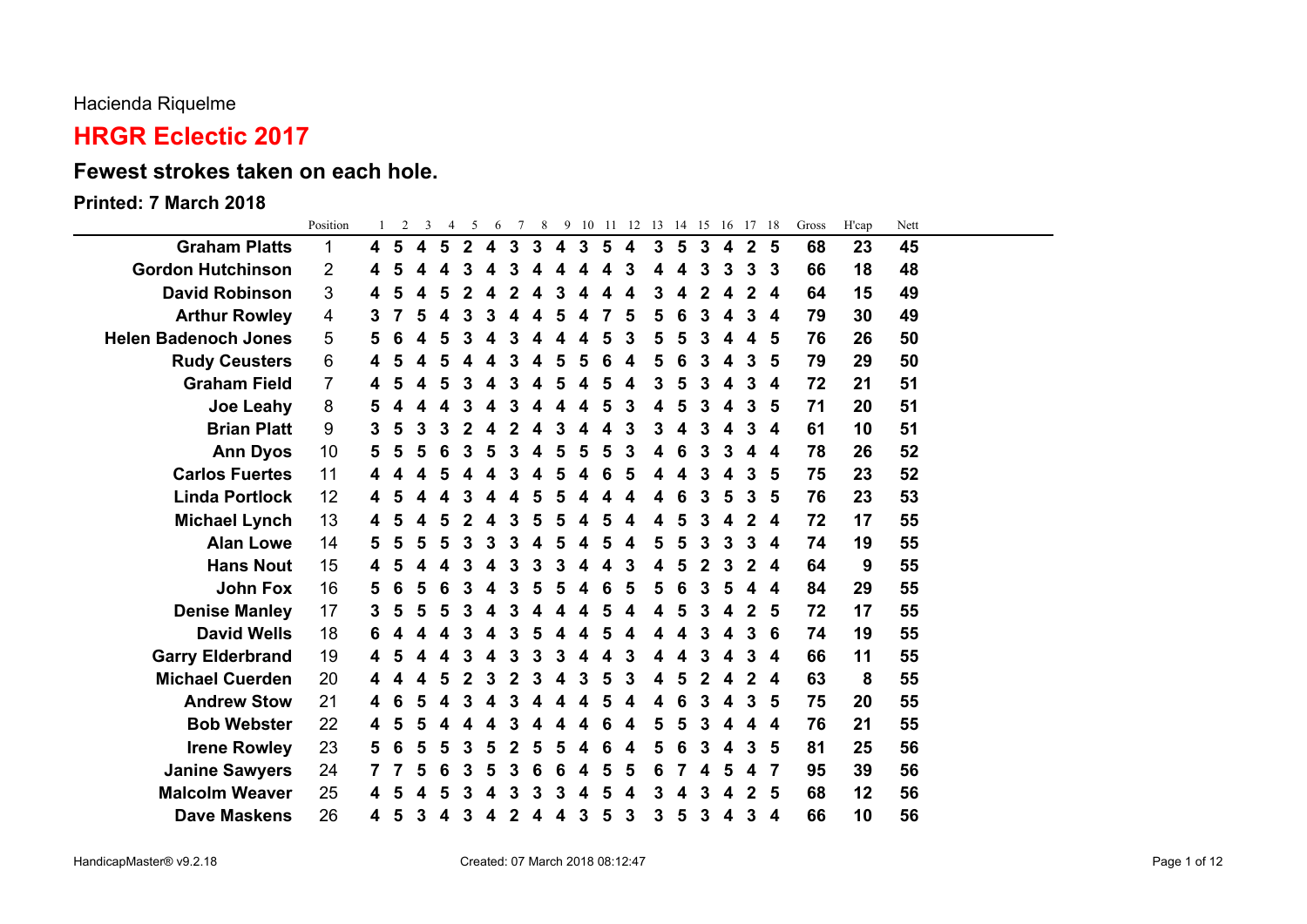|                           | Position |   | $\overline{c}$ | 3 | 4               | 5                | 6                       | 7                       | 8                       |                         |                         | 9 10 11          | 12                      |                         |                 | 13 14 15 16             |                         | 17                      | -18                     | Gross | H'cap          | Nett |  |
|---------------------------|----------|---|----------------|---|-----------------|------------------|-------------------------|-------------------------|-------------------------|-------------------------|-------------------------|------------------|-------------------------|-------------------------|-----------------|-------------------------|-------------------------|-------------------------|-------------------------|-------|----------------|------|--|
| <b>Phil Watson</b>        | 27       | 5 | 6              | 5 | $6\phantom{1}6$ | $\mathbf{3}$     | $\overline{\mathbf{4}}$ | $\overline{\mathbf{3}}$ | $5\phantom{1}$          | $5\phantom{1}$          | $\overline{\mathbf{4}}$ | $6\phantom{1}$   | $5\phantom{1}$          | $\overline{\mathbf{4}}$ | $5\phantom{1}$  | $\overline{\mathbf{3}}$ | $\overline{\mathbf{4}}$ | $\mathbf{3}$            | 5                       | 81    | 24             | 57   |  |
| <b>Dave Parkes</b>        | 28       | 5 | 5              | 5 | 4               | 4                | 5                       | 3                       | 4                       | 4                       | 4                       | 6                | $\overline{\mathbf{4}}$ | 4                       | 6               | $\overline{2}$          | $\mathbf{3}$            | $\overline{\mathbf{4}}$ | 5                       | 77    | 20             | 57   |  |
| <b>Amanda Hinchcliffe</b> | 29       | 5 | 5              | 4 | 6               | 3                | $\overline{\mathbf{4}}$ | 3                       | 5                       | 5                       | 4                       | 6                | 4                       | 4                       | 6               | 3                       | 5                       | $\mathbf 3$             | 5                       | 80    | 23             | 57   |  |
| <b>Colin Gallagher</b>    | 30       | 4 | 5              | 4 | 4               | 3                | 4                       | 3                       | $\overline{\mathbf{4}}$ | 5                       | 4                       | 5                | 4                       | 4                       | 5               | 3                       | 5                       | 3                       | $\overline{\mathbf{4}}$ | 73    | 16             | 57   |  |
| <b>Mark Digby</b>         | 31       | 4 | 5              | 4 | 4               | 3                | 4                       | 3                       | $\overline{\mathbf{5}}$ | 4                       | 4                       | 5                | $\overline{\mathbf{4}}$ | 4                       | 6               | $\mathbf{3}$            | $\overline{\mathbf{4}}$ | 3                       | 5                       | 74    | 17             | 57   |  |
| <b>Stuart Crump</b>       | 32       | 4 | 6              | 5 | 5               | $\boldsymbol{4}$ | $\overline{\mathbf{4}}$ | $\overline{\mathbf{4}}$ | 5                       | $\overline{\mathbf{4}}$ | 4                       | 6                | 4                       | 4                       | 5               | $\mathbf{3}$            | $5\phantom{1}$          | $\mathbf{3}$            | 5                       | 80    | 22             | 58   |  |
| <b>Julie Lowe</b>         | 33       | 4 | 5              | 5 | 5               |                  | 4                       | 3                       | 5                       | 4                       | 4                       | 5                | 4                       | 4                       | 5               | 4                       | 4                       | $\mathbf 3$             | $\boldsymbol{4}$        | 76    | 18             | 58   |  |
| <b>John Mair</b>          | 34       | 5 | 6              | 5 | 5               | 3                | 3                       | 3                       | 5                       | 5                       | $\boldsymbol{4}$        | 6                | 5                       | 5                       | 6               | 3                       | 4                       | 3                       | $\overline{4}$          | 80    | 22             | 58   |  |
| <b>Paul Sawyers</b>       | 35       | 4 | 5              | 4 | 5               | 3                | 3                       | 3                       | 3                       | 4                       | 4                       | 5                | 3                       | 4                       | 5               | 4                       | 4                       | $\mathbf 3$             | 5                       | 71    | 13             | 58   |  |
| <b>Tommy McDonnell</b>    | 36       | 6 | 6              | 6 | 5               | 3                | 4                       | 4                       | 5                       | 5                       | 5                       | 5                | 4                       | 4                       | 4               | 3                       | 5                       | $\overline{\mathbf{4}}$ | 5                       | 83    | 24             | 59   |  |
| <b>Mike Portlock</b>      | 37       | 5 | 5              | 4 | Δ               | 4                | 4                       | 3                       | 4                       | 5                       | $\overline{\mathbf{4}}$ | 5                | 4                       | 4                       | 5               | 3                       | 4                       | 3                       | 5                       | 75    | 16             | 59   |  |
| <b>Dave Hughes</b>        | 38       | 4 | 5              | 4 | 5               | 4                | 5                       | $\mathbf{3}$            | $\overline{\mathbf{5}}$ | 5                       | $\mathbf{3}$            | $\boldsymbol{6}$ | $\overline{\mathbf{4}}$ | 5                       | $5\phantom{1}$  | 3                       | 5                       | $\mathbf{3}$            | 5                       | 79    | 20             | 59   |  |
| <b>Gerry Burton</b>       | 39       | 5 | 5              | 5 | 5               | $\boldsymbol{4}$ | $\overline{\mathbf{4}}$ | 4                       | 5                       | 4                       | $\overline{\mathbf{4}}$ | 6                | 5                       | 4                       | 5               | $\overline{\mathbf{4}}$ | 4                       | $\boldsymbol{4}$        | 5                       | 82    | 23             | 59   |  |
| <b>Steve Birt</b>         | 40       | 4 | 5              | 4 | 5               | $\overline{2}$   | 5                       | 3                       | 4                       | 4                       | 4                       | 5                | 5                       | 4                       | 5               | 3                       | 4                       | 3                       | $\overline{4}$          | 73    | 14             | 59   |  |
| <b>Steve Mullaney</b>     | 41       | 5 | 4              | 4 | 4               | 3                | 4                       | 3                       | 3                       | 4                       | 4                       | 5                | 4                       | 4                       | 5               | 3                       | 4                       | $\boldsymbol{4}$        | 5                       | 72    | 13             | 59   |  |
| <b>Andrew Smithurst</b>   | 42       | 6 | 5              | 6 | 6               | 3                | 5                       | 3                       | 5                       | 5                       | 3                       | 7                | 5                       | 5                       | 5               | $\overline{\mathbf{4}}$ | 5                       | $\mathbf 3$             | 5                       | 86    | 26             | 60   |  |
| <b>John Burgess</b>       | 43       | 5 | 6              | 4 | 5               | 3                | 4                       | 3                       | 4                       | 4                       | 5                       | 4                | 3                       | 4                       | 5               | 3                       | 4                       | 3                       | 5                       | 74    | 14             | 60   |  |
| <b>Tony Foster</b>        | 44       | 5 | 6              | 5 | 5               | 4                | 4                       | 3                       | $\overline{\mathbf{4}}$ | 5                       | $\overline{\mathbf{4}}$ | 5                | $\overline{\mathbf{4}}$ | 6                       | 6               | 3                       | $\overline{\mathbf{4}}$ | 3                       | 5                       | 81    | 21             | 60   |  |
| <b>Coleen Jackson</b>     | 45       | 5 |                | 5 | 7               | 7                | 5                       | $\mathbf{3}$            | $5\phantom{1}$          | $\overline{\mathbf{4}}$ | $5\phantom{1}$          | $\overline{7}$   | 6                       | 5                       | $\overline{7}$  | $\overline{\mathbf{4}}$ | 5                       | $\overline{\mathbf{4}}$ | 5                       | 96    | 36             | 60   |  |
| <b>Hazel Price</b>        | 46       | 5 | 4              |   | 5               | 4                | 5                       | 3                       | 4                       | 4                       | $\overline{\mathbf{4}}$ | 5                | 4                       | 4                       | 6               | 3                       | $\overline{\mathbf{4}}$ | $\mathbf{3}$            | 5                       | 76    | 16             | 60   |  |
| <b>Roger Wood</b>         | 47       | 4 | 6              |   |                 |                  |                         | 3                       | 4                       | 4                       | 4                       | 5                | 4                       | 4                       | 5               | 3                       | 4                       | 3                       | 6                       | 76    | 16             | 60   |  |
| Lydia Molyneux            | 48       | 5 | 6              | Δ | Δ               |                  | 4                       | 3                       | 5                       | 3                       | 5                       | 5                | 4                       | 5                       | 5               | 4                       | 4                       | 3                       | $\overline{\mathbf{4}}$ | 77    | 17             | 60   |  |
| <b>John Millroy</b>       | 49       | 5 | 6              | 5 | 5               | 4                | $\overline{\mathbf{4}}$ | 3                       | 5                       | 4                       | 4                       | 6                | 4                       | 5                       | 6               | $\overline{\mathbf{4}}$ | $\boldsymbol{4}$        | $\boldsymbol{4}$        | 5                       | 83    | 23             | 60   |  |
| <b>Patricia Gingell</b>   | 50       | 6 | 7              | 5 | 5               | 4                | 5                       | 3                       | 6                       | 6                       | $6\phantom{1}6$         | $\overline{7}$   | 5                       | 6                       | 7               | 3                       | 5                       | $\overline{\mathbf{4}}$ | 6                       | 96    | 36             | 60   |  |
| <b>John Brady</b>         | 51       | 3 | 5              | 5 | 5               | $\mathbf{3}$     | $\overline{\mathbf{4}}$ | 3                       | $\boldsymbol{4}$        | $\overline{\mathbf{4}}$ | $5\phantom{1}$          | 5                | 5                       | 6                       | $6\phantom{1}6$ | $\boldsymbol{2}$        | 4                       | 4                       | 6                       | 79    | 19             | 60   |  |
| <b>Pauline Cafferkey</b>  | 52       | 6 | 7              | 6 | 6               | $\mathbf{3}$     | 5                       | $\mathbf{3}$            | $\overline{\mathbf{5}}$ | $\overline{\mathbf{5}}$ | 5                       | $6\phantom{1}6$  | $\overline{\mathbf{4}}$ | $\overline{\mathbf{4}}$ | $6\phantom{1}6$ | $\overline{\mathbf{4}}$ | $\mathbf{3}$            | $\overline{\mathbf{4}}$ | 6                       | 88    | 27             | 61   |  |
| <b>Stuart Gibb</b>        | 53       | 4 | 5              | 4 | 6               | 3                | $\overline{\mathbf{4}}$ | 3                       | 4                       | 3                       | 4                       | 5                | 4                       | 4                       | 4               | $\overline{2}$          | 4                       | $\mathbf 3$             | $\overline{\mathbf{4}}$ | 70    | 9              | 61   |  |
| <b>Steve Hewitt</b>       | 54       | 4 | 5              | 4 | 5               | 3                | 4                       | 3                       | 3                       | 4                       | 4                       | 3                | 4                       | 4                       | 5               | 4                       | 3                       | $\mathbf 2$             | $\boldsymbol{4}$        | 68    | $\overline{7}$ | 61   |  |
| <b>Marilyn Mair</b>       | 55       | 5 | 6              | 6 | 5               | 4                | 5                       | 4                       | 5                       | 6                       | $6\phantom{1}6$         | 6                | $\overline{\mathbf{4}}$ | 6                       | 6               | $\mathbf{3}$            | 6                       | 3                       | 6                       | 92    | 31             | 61   |  |
| <b>David Petford</b>      | 56       | 5 | 6              | 4 | 6               | 3                | 4                       | 3                       | 5                       | 5                       | 5                       | 5                | 4                       | 5                       | 5               | 3                       | 5                       | $\overline{\mathbf{4}}$ | 6                       | 83    | 22             | 61   |  |
| <b>Jill Howarth</b>       | 57       | 5 | 8              | 6 |                 | 3                | 6                       | 4                       | 5                       | 5                       | 5                       | 6                | 5                       | 6                       | 7               | 4                       | 6                       | 4                       | 6                       | 97    | 36             | 61   |  |
| <b>Jason Swann</b>        | 58       | 4 | 5              | 4 | 4               | 4                | 4                       | $\mathbf{3}$            | $\overline{\mathbf{4}}$ | 4                       | $\mathbf{3}$            | $5\phantom{1}$   | 5                       | 5                       | 5               | $\mathbf{3}$            | 4                       | $\mathbf{3}$            | 5                       | 74    | 13             | 61   |  |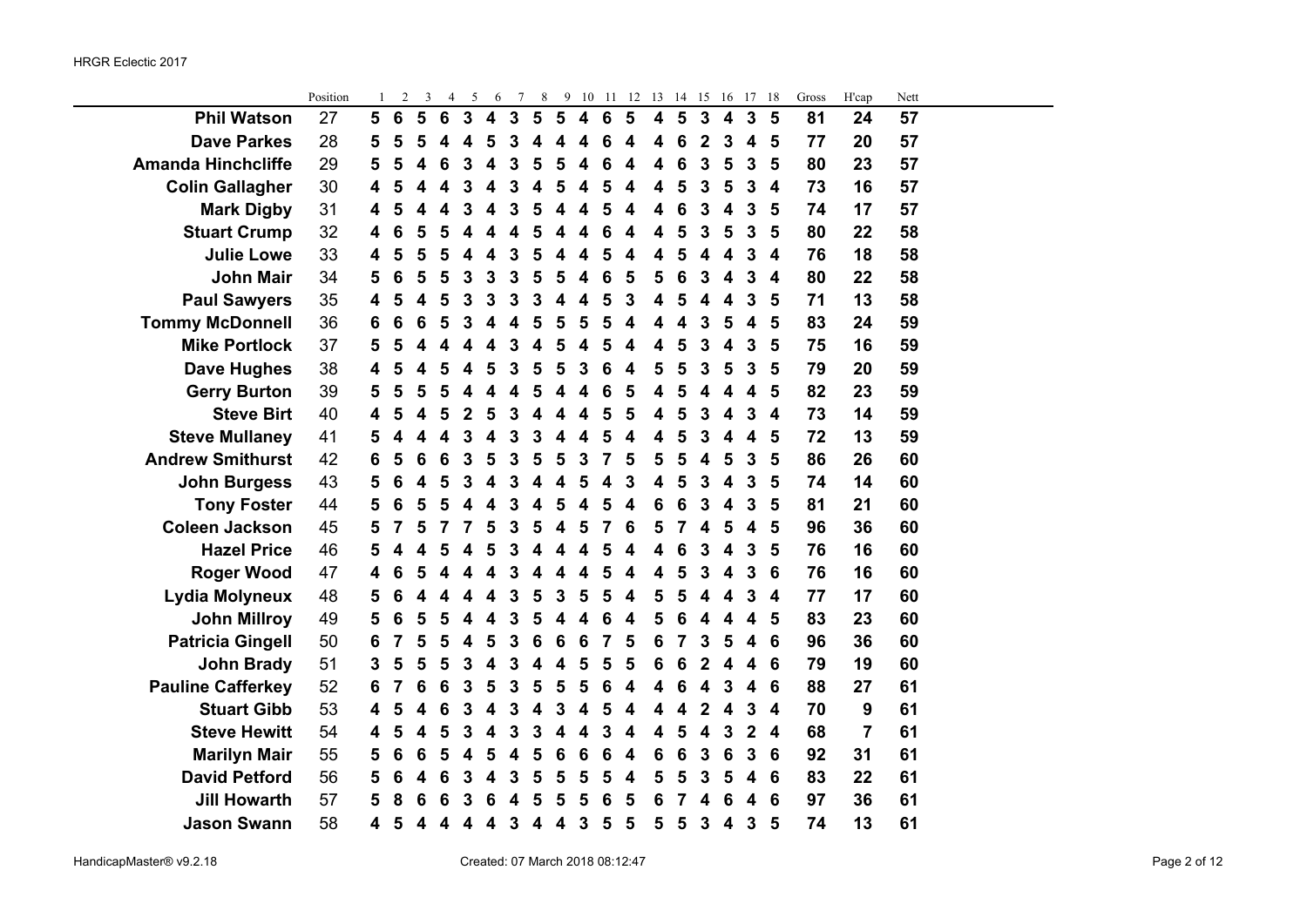$\sim$ 

|                          | Position | 1 | $\overline{c}$ | 3              | 4              | 5                       | 6              | 7                       | 8              | 9               | 10                      | -11            | 12                      | 13 | 14 | 15                      | 16 | 17             | 18                      | Gross | H'cap | Nett |  |
|--------------------------|----------|---|----------------|----------------|----------------|-------------------------|----------------|-------------------------|----------------|-----------------|-------------------------|----------------|-------------------------|----|----|-------------------------|----|----------------|-------------------------|-------|-------|------|--|
| Vesh Wroblewski          | 59       | 6 | $\overline{7}$ | $\overline{7}$ | $\overline{7}$ | $\mathbf{3}$            | $5\phantom{1}$ | $\mathbf{3}$            | $5\phantom{1}$ | $6\phantom{1}6$ | $5\phantom{1}$          | $5\phantom{1}$ | $\overline{\mathbf{4}}$ | 5  | 6  | $\overline{\mathbf{3}}$ | 5  | $\overline{3}$ | 5                       | 90    | 28    | 62   |  |
| <b>Peter Dyos</b>        | 60       | 5 | 7              | 4              | 6              | 4                       | 5              | Δ                       | 5              | 6               | 4                       | 6              | 4                       | 4  | 6  | 3                       | 4  | 4              | 6                       | 87    | 25    | 62   |  |
| <b>Rick Sorsby</b>       | 61       | 5 | 6              | 5              | 4              | 3                       | 4              | $\overline{2}$          | 5              | 5               | 5                       | 5              | 4                       | 4  | 5  | 3                       | 4  | 3              | 4                       | 76    | 14    | 62   |  |
| <b>Lyndon Bent</b>       | 62       | 4 | 5              | 4              | 5              | 5                       | 5              | 3                       | 4              | 4               | 5                       | 5              | 3                       | 4  | 5  | 3                       | 5  | 3              | 4                       | 76    | 14    | 62   |  |
| <b>Steve Hunt</b>        | 63       | 4 | 5              | 4              | 4              | 4                       | 4              | 3                       | 4              | 5               | 5                       | 5              | $\overline{\mathbf{4}}$ | 4  | 5  | 3                       | 4  | 3              | $\overline{\mathbf{4}}$ | 74    | 12    | 62   |  |
| <b>Mick Brooke</b>       | 64       | 4 | 5              | 4              | 5              | $\overline{2}$          | 4              | $\mathbf{3}$            | 3              | 4               | $\overline{\mathbf{4}}$ | 5              | 4                       | 4  | 5  | 3                       | 4  | 3              | 4                       | 70    | 8     | 62   |  |
| <b>Garry Wilkinson</b>   | 65       | 4 | 6              | 5              | 6              | 4                       | 4              | 4                       | 5              | 6               | 4                       | 6              | 3                       | 4  | 5  | 3                       | 4  | $\overline{2}$ | 5                       | 80    | 17    | 63   |  |
| <b>Andy Mackle</b>       | 66       | 5 | 7              | 5              | 5              | 4                       | 4              | 3                       | 7              | 5               | 4                       | 7              | 3                       | 5  | 6  | 4                       | 4  | 4              | 5                       | 87    | 24    | 63   |  |
| <b>Ramon Iciar</b>       | 67       | 5 | 6              | 5              | 5              | 3                       | 4              | 3                       | 5              | 6               | 4                       | 7              | 4                       | 5  | 6  | 3                       | 5  | 3              | 4                       | 83    | 20    | 63   |  |
| <b>Sheena Quinn</b>      | 68       | 3 | 6              | 5              | 7              | 3                       | 4              | 3                       | 5              | 6               | 5                       | 6              | 5                       | 4  | 6  | 3                       | 4  | 4              | 5                       | 84    | 21    | 63   |  |
| <b>Richard Macro</b>     | 69       | 4 | 4              | 4              | 4              | 2                       | 4              | 3                       | 4              | 4               | 3                       | 5              | 4                       | 4  | 4  | 3                       | 3  | 3              | $\boldsymbol{4}$        | 66    | 3     | 63   |  |
| <b>Mick Higgins</b>      | 70       | 5 | 5              | 5              | 6              | 4                       | 4              | 3                       | 4              | 5               | 4                       | 5              | 4                       | 5  | 6  | 4                       | 5  | 4              | 5                       | 83    | 20    | 63   |  |
| <b>Mark Rasche</b>       | 71       | 6 | 5              | 4              | 5              | 3                       | 5              | 3                       | 5              | 5               | 5                       | 7              | 5                       | 5  | 6  | 3                       | 4  | 3              | 5                       | 84    | 21    | 63   |  |
| <b>Antony Derbyshire</b> | 72       | 4 | 5              | 5              | 5              | 3                       | 5              | 3                       | 4              | 4               | 5                       | 5              | 5                       | 5  | 5  | 4                       | 5  | 3              | 4                       | 79    | 16    | 63   |  |
| <b>Michael Joines</b>    | 73       | 4 | 6              | 6              | 5              | 5                       | 5              | 4                       | 6              | 5               | 5                       | 6              | 6                       | 6  | 6  | 5                       | 6  | 4              | 5                       | 95    | 32    | 63   |  |
| <b>Darush Kasili</b>     | 74       | 5 | 5              | 5              | 5              | 4                       | 6              | 4                       | 5              | 6               | 4                       | 4              | 4                       | 4  | 6  | 4                       | Δ  | 4              | 5                       | 84    | 20    | 64   |  |
| <b>John Quinn</b>        | 75       | 5 | 6              | 5              | 6              | 3                       | 5              | 4                       | 5              | 5               | 3                       | $\overline{7}$ | 4                       | 5  | 5  | 4                       | 5  | 4              | 5                       | 86    | 22    | 64   |  |
| <b>Steve Fitzpatrick</b> | 76       | 5 | 6              | 5              | 5              | 5                       | 5              | 3                       | 5              | 5               | 4                       | 5              | 5                       | 5  | 6  | 3                       | 5  | 3              | 6                       | 86    | 22    | 64   |  |
| <b>George Long</b>       | 77       | 5 | 6              | 6              | 6              | 4                       | 4              | 3                       | 5              | 6               | 4                       | 5              | 5                       | 5  | 6  | 4                       | 5  | 3              | 6                       | 88    | 24    | 64   |  |
| <b>Kevin Lambe</b>       | 78       | 5 | 7              | 5              | 7              | 4                       | 4              | 4                       | 5              | 6               | 4                       | 7              | 4                       | 6  | 6  | 4                       | 5  | 4              | 6                       | 93    | 29    | 64   |  |
| <b>Sandy McDonald</b>    | 79       | 5 | 5              | 5              | 4              |                         | 4              | 3                       | 4              | 5               | 4                       | 5              | 5                       | 5  | 6  | 3                       | 4  | 3              | 5                       | 79    | 15    | 64   |  |
| <b>Luke Smalley</b>      | 80       | 5 | 5              | 5              | 5              | 3                       | 4              | 3                       | 5              | 5               | 5                       | 4              | 5                       | 5  | 5  | 3                       | 4  | 4              | 6                       | 81    | 17    | 64   |  |
| <b>Ken O'Keefe</b>       | 81       | 5 | 6              | 4              | 5              | $\overline{2}$          | 3              | 4                       | 4              | 4               | 4                       | 5              | 3                       | 4  | 6  | 3                       | 4  | 4              | 5                       | 75    | 11    | 64   |  |
| <b>Tim Denby</b>         | 82       | 3 | 5              | 5              | 6              | 4                       | 4              | $\overline{2}$          | 4              | 6               | 4                       | 4              | 4                       | 5  | 6  | 4                       | 5  | 4              | $\overline{\mathbf{4}}$ | 79    | 15    | 64   |  |
| <b>James Bunce</b>       | 83       | 4 | 7              | 5              | 5              | 3                       | 4              | 3                       | 5              | 5               | 5                       | 5              | 5                       | 5  | 5  | 4                       | 5  | 4              | 5                       | 84    | 20    | 64   |  |
| <b>Christine Gibbons</b> | 84       | 6 | 6              | 6              | $\overline{7}$ | $\overline{\mathbf{4}}$ | 5              | $\overline{\mathbf{4}}$ | 5              | 5               | $\overline{\mathbf{4}}$ | 7              | 6                       | 6  | 8  | 4                       | 5  | 6              | 6                       | 100   | 36    | 64   |  |
| <b>Peter Royle</b>       | 85       | 5 | 6              | 5              | 5              | 4                       | 5              | 4                       | 5              | 6               | 6                       | 5              | 5                       | 5  | 5  | 3                       | 5  | 3              | 5                       | 87    | 22    | 65   |  |
| <b>Barbara Deroose</b>   | 86       | 5 | 6              | 6              | 5              | 5                       | 6              | 4                       | 5              | 6               | 5                       | 6              | 4                       | 5  | 7  | 5                       | 5  | 3              | 6                       | 94    | 29    | 65   |  |
| <b>Darren Draper</b>     | 87       | 4 | 5              | 5              | 5              | 3                       | 4              | 3                       | 5              | 4               | 5                       | 5              | 4                       | 4  | 4  | 3                       | Δ  | 4              | 4                       | 75    | 10    | 65   |  |
| <b>Richard Nicol</b>     | 88       | 4 | 5              | 5              | 5              | 4                       | 4              | 3                       | 4              | 4               | 4                       | 5              | 4                       | 4  | 5  | Δ                       | 4  | 3              | 4                       | 75    | 10    | 65   |  |
| <b>Andrew MacLennan</b>  | 89       | 5 | 6              | 6              | 5              |                         | 5              | 3                       | 6              | 6               | 5                       | 7              | 4                       | 5  | 7  | 4                       | 5  | 3              | 6                       | 92    | 27    | 65   |  |
| <b>Jayne Long</b>        | 90       | 4 | 5              | 4              | 5              | 3                       | 4              | 4                       | 4              | 4               | 5                       | 5              | 4                       | 4  | 6  | $\mathbf 2$             | 4  | 3              | 5                       | 75    | 10    | 65   |  |
|                          |          |   |                |                |                |                         |                |                         |                |                 |                         |                |                         |    |    |                         |    |                |                         |       |       |      |  |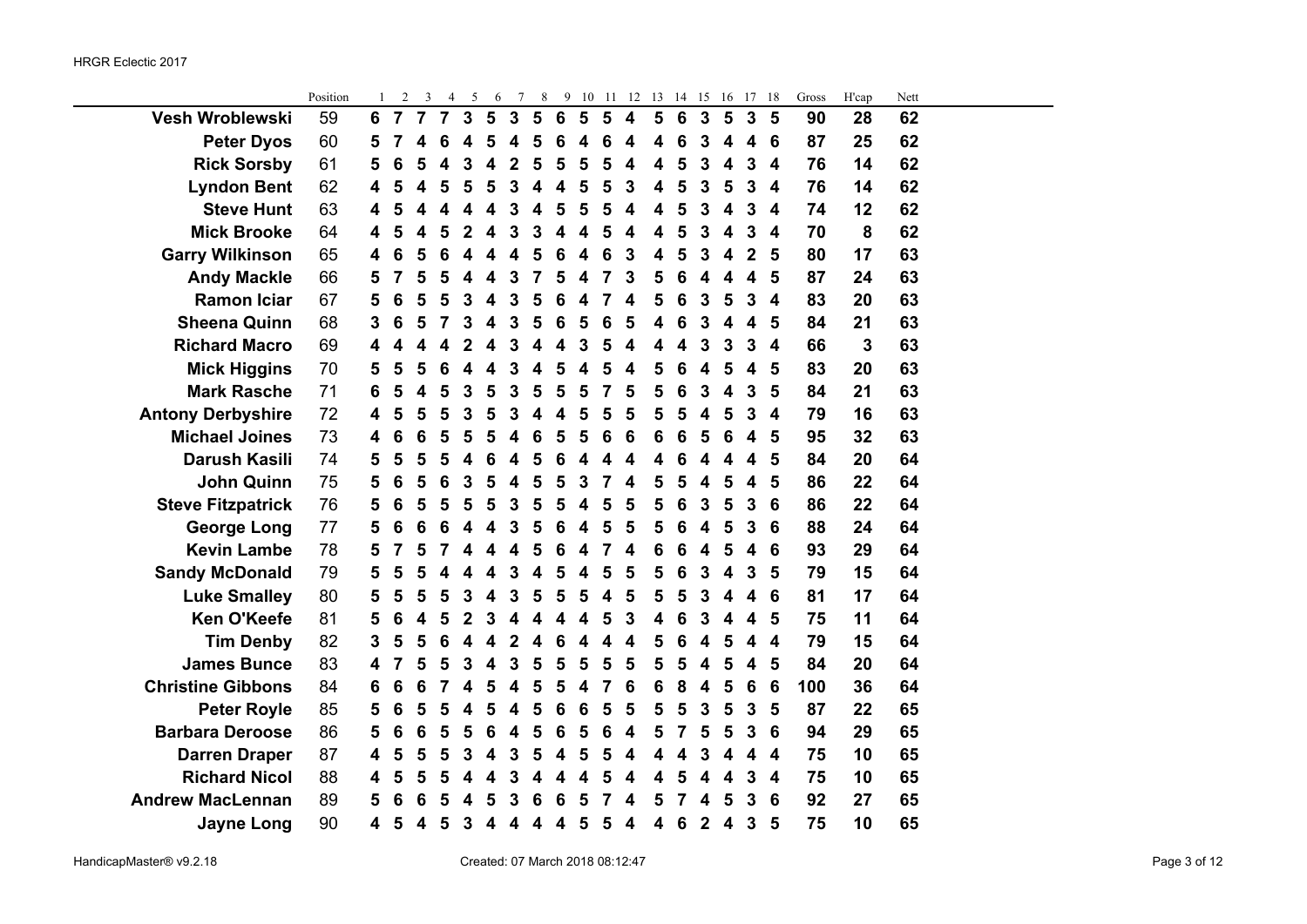|                            | Position | 1 | $\overline{c}$ | 3 | 4 | 5            | 6 | 7                       | 8            |                         | 9 10                    | - 11                    | 12                      | 13 | 14 | 15             | 16 | 17           | -18 | Gross | H'cap | Nett |  |
|----------------------------|----------|---|----------------|---|---|--------------|---|-------------------------|--------------|-------------------------|-------------------------|-------------------------|-------------------------|----|----|----------------|----|--------------|-----|-------|-------|------|--|
| <b>Stuart Ince</b>         | 91       | 5 | 6              | 4 | 4 | $\mathbf{3}$ | 5 | $\overline{\mathbf{4}}$ | $\mathbf{3}$ | $\overline{\mathbf{4}}$ | $\overline{\mathbf{4}}$ | 5                       | 5                       | 4  | 6  | 3              | 4  | 4            | 4   | 77    | 12    | 65   |  |
| <b>Jane McDonald</b>       | 92       | 5 |                | 6 |   | 4            | 6 | 3                       | 5            | 5                       | 6                       | 6                       | 5                       | 4  | 8  | 4              | 6  | 4            | 6   | 97    | 32    | 65   |  |
| <b>Els Delaere</b>         | 93       | 5 | 7              | 6 | 5 | 4            | 6 | 3                       | 4            | 4                       | 4                       | 7                       | 4                       | 6  | 7  | 3              | 6  | 3            | 5   | 89    | 24    | 65   |  |
| <b>Graham Whant</b>        | 94       | 5 | 6              | 5 | 5 | 2            | 3 | 4                       | 5            | 4                       | 4                       | 6                       | 4                       | 4  | 5  | 4              | 5  | 4            | 5   | 80    | 15    | 65   |  |
| <b>Wilhelmena Custance</b> | 95       | 4 | 5              | 5 | 6 | 4            | 4 | 4                       | 6            | 5                       | $\overline{\mathbf{4}}$ | 6                       | $\overline{\mathbf{4}}$ | 5  | 6  | 4              | 4  | 3            | 5   | 84    | 18    | 66   |  |
| <b>Sharon Seed</b>         | 96       | 6 | 6              | 4 | 5 | 3            | 5 | 3                       | 6            | $6\phantom{1}6$         | $5\phantom{1}$          | $\overline{\mathbf{z}}$ | 5                       | 5  |    | 3              | 4  | 3            | 5   | 88    | 22    | 66   |  |
| <b>Tracey Clapp</b>        | 97       | 4 | 4              | 6 | 5 |              | 5 | 4                       | 5            | 5                       | 5                       | 6                       | 5                       | 5  |    | 4              | 4  | 3            | 6   | 87    | 21    | 66   |  |
| <b>Kersten Rammeloo</b>    | 98       | 5 | 5              | 5 | 6 |              |   | 3                       | 4            | 4                       | 5                       | 5                       | 4                       | 4  |    | 2              | 4  | 3            | 5   | 76    | 9     | 67   |  |
| <b>Jenny Swain</b>         | 99       | 5 | 7              | 5 | 6 | 4            | 5 | 3                       | 6            | 5                       | 5                       | 6                       | 4                       | 5  |    | $\overline{2}$ | 5  | 3            | 5   | 88    | 21    | 67   |  |
| <b>John Kennedy</b>        | 100      | 5 | 5              | 3 | 5 | 3            | 5 | 3                       | 4            | 4                       | 3                       | 5                       | 4                       | 4  | 5  | 4              | 4  | $\mathbf 2$  | 4   | 72    | 5     | 67   |  |
| <b>Neville Custance</b>    | 101      | 5 | 6              | 5 | 5 | 3            | 4 | $\overline{2}$          | 4            | 6                       | $\overline{\mathbf{4}}$ | 5                       | 5                       | 4  | 5  | 3              | 4  | 4            | 5   | 79    | 12    | 67   |  |
| <b>Stefan Agten</b>        | 102      | 6 | 6              | 4 | 6 | 4            | 5 | 5                       | 5            | $6\phantom{1}6$         | 5                       | 7                       | 5                       | 5  | 6  | 4              | 5  | 4            | 6   | 94    | 27    | 67   |  |
| <b>Peter Cafferkey</b>     | 103      | 5 | 5              | 5 | 5 | 5            | 4 | 3                       | 4            | 5                       | 5                       | 5                       | 5                       | 5  | 5  | 3              | 4  | 4            | 6   | 83    | 16    | 67   |  |
| <b>John Watts</b>          | 104      | 5 | 5              | 4 | 5 | 3            | 3 | 3                       | 5            | 5                       | 4                       | 5                       | 4                       | 4  | 5  |                |    | 4            | 5   | 77    | 10    | 67   |  |
| <b>Rick Goy</b>            | 105      | 5 | 5              | 4 | 4 | 2            | 4 | 4                       | 3            | 5                       | 4                       | 6                       | 4                       | 4  | 5  | 4              | 5  | 3            | 4   | 75    | 8     | 67   |  |
| <b>Rod Howarth</b>         | 106      | 5 | 6              | 5 | 6 | 3            | 5 | 4                       | 5            | 5                       | 3                       | 6                       | 5                       | 5  | 5  | 5              | 5  | 3            | 4   | 85    | 17    | 68   |  |
| <b>Stuart Carnie</b>       | 107      | 4 | 5              | 5 | 5 |              | 5 | 3                       | 4            | 5                       | 4                       | 6                       | 5                       | 4  | 5  | 3              | 3  | 3            | 5   | 78    | 10    | 68   |  |
| <b>John Brown</b>          | 108      | 4 | 4              | 5 | 5 | 3            | 5 | 4                       | 4            | 5                       | 4                       | 4                       | 4                       | 3  | 6  | 4              | 4  | 3            | 5   | 76    | 8     | 68   |  |
| <b>Paul Arthurs</b>        | 109      | 4 | 5              | 5 | 4 | 3            | 4 | 3                       | 4            | $\overline{\mathbf{4}}$ | $\mathbf{3}$            | 5                       | 4                       | 4  | 5  | 3              | 3  | $\mathbf{3}$ | 5   | 71    | 3     | 68   |  |
| <b>Martina Chanter</b>     | 110      | 5 | 6              | 6 | 6 | 3            | 5 | 3                       | 5            | $6\phantom{1}6$         | $5\phantom{1}$          | $6\phantom{1}6$         | 5                       | 5  |    | 3              | 5  | 4            | 5   | 90    | 22    | 68   |  |
| <b>Brian Chanter</b>       | 111      | 4 | 6              | 5 |   | 2            |   | 3                       | 5            | 5                       | 4                       | 5                       | 4                       | 4  | 5  | 3              | 5  | 3            | 5   | 76    | 8     | 68   |  |
| <b>John Breaker</b>        | 112      | 5 | 5              | 6 | 5 | 5            | Δ | Δ                       | 4            | 4                       | 4                       | 6                       | 5                       | 5  | 6  | 5              | 4  | 4            | 4   | 85    | 17    | 68   |  |
| <b>Ash Patel</b>           | 113      | 5 | 6              |   |   |              | Δ | 3                       | 4            | 5                       | 4                       | 6                       | 4                       | 5  | 5  | 3              | 5  | 4            | 5   | 81    | 13    | 68   |  |
| <b>Rob Moore</b>           | 114      | 3 | 6              |   | 5 |              | 3 | $\mathbf 2$             | 5            | 4                       | 4                       | 6                       | 5                       | 4  | 5  | 4              |    | 4            | 6   | 78    | 10    | 68   |  |
| <b>Jimmy Templeton</b>     | 115      | 3 | 6              | 6 | 8 | 4            | 4 | 5                       | 5            | $6\phantom{1}6$         | 5                       | $\overline{7}$          | 6                       | 5  | 6  | 3              | 5  | 3            | 5   | 92    | 23    | 69   |  |
| <b>Steve Dickinson</b>     | 116      | 7 | 8              | 5 | 6 | 4            | 5 | 3                       | 5            | $6\phantom{1}6$         | 5                       | 7                       | 6                       | 5  | 6  | 4              | 5  | $\mathbf{3}$ | 6   | 96    | 27    | 69   |  |
| <b>Brian Medlam</b>        | 117      | 4 | 5              | 4 | 5 | 3            | 4 | 3                       | 4            | 5                       | 4                       | 5                       | 3                       | 4  | 4  | 3              | 4  | 3            | 6   | 73    | 4     | 69   |  |
| <b>Pat Howard</b>          | 118      | 5 | 6              | 5 |   |              | 4 | 3                       | 5            | 6                       | 5                       | 6                       | 5                       | 4  | 6  |                | 5  | 5            | 5   | 90    | 21    | 69   |  |
| <b>Stephen Mailey</b>      | 119      | 5 | 5              | 5 | 5 | 3            | 5 | 3                       | 4            | 4                       | 5                       | 5                       | 4                       | 4  | 5  | 3              | 4  | 4            | 5   | 78    | 9     | 69   |  |
| <b>Bradley Rees</b>        | 120      | 7 | 6              | 4 | 6 | 5            | 5 | 3                       | 4            | 4                       | 5                       | 7                       | 5                       | 5  |    | 4              | 5  | 3            | 6   | 89    | 20    | 69   |  |
| <b>Paul May</b>            | 121      | 6 | 5              | 5 |   |              |   | 5                       | 5            |                         | 4                       | 6                       | 5                       | 5  |    |                |    |              | 4   | 87    | 18    | 69   |  |
| <b>Gillian Winch</b>       | 122      | 5 | 7              | 5 | 8 | 6            | 6 | 4                       | 6            | 6                       | $\overline{\mathbf{z}}$ | 6                       | 7                       | 6  | 7  | 5              | 6  | 4            | 7   | 108   | 39    | 69   |  |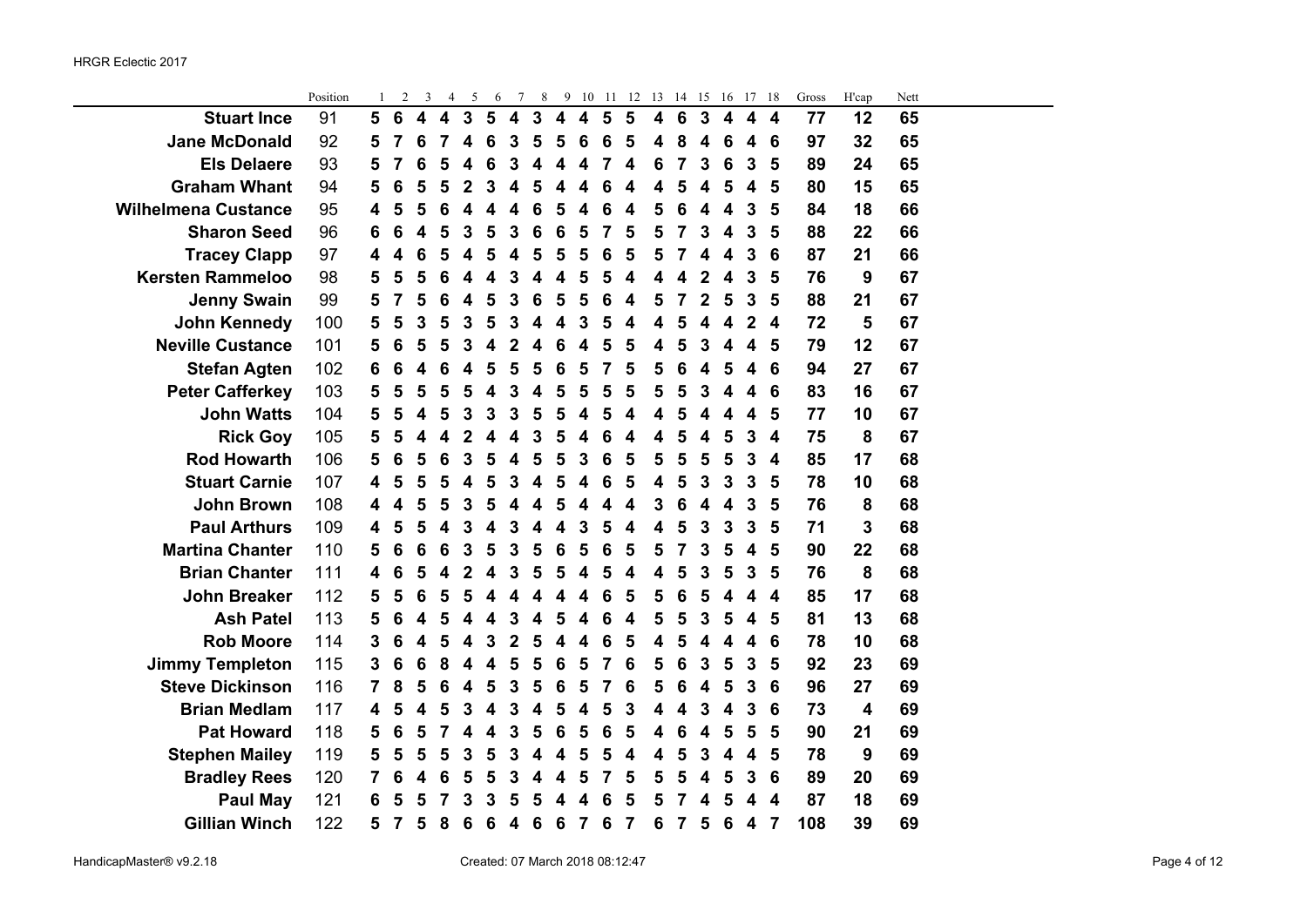÷.

|                         | Position | 1              | $\overline{c}$  | 3                       | $\overline{4}$ | 5                       | 6                       | $\tau$       | 8                       | 9              | 10 | 11             | 12              | 13                      | 14              | 15                      | 16                      | 17                      | 18                      | Gross | H'cap          | Nett |  |
|-------------------------|----------|----------------|-----------------|-------------------------|----------------|-------------------------|-------------------------|--------------|-------------------------|----------------|----|----------------|-----------------|-------------------------|-----------------|-------------------------|-------------------------|-------------------------|-------------------------|-------|----------------|------|--|
| <b>Graham Collins</b>   | 123      | 4              | $6\phantom{1}6$ | $\overline{\mathbf{4}}$ | 5              | $\overline{\mathbf{4}}$ | $\overline{\mathbf{4}}$ | $\mathbf{3}$ | $\overline{\mathbf{4}}$ | $5\phantom{1}$ | 5  | 5              | $5\phantom{1}$  | $\overline{\mathbf{4}}$ | 5               | $\mathbf{3}$            | $\overline{\mathbf{4}}$ | $\overline{\mathbf{4}}$ | $6\phantom{1}6$         | 80    | 11             | 69   |  |
| <b>Annick D'Anvers</b>  | 124      | 3              | 6               | 3                       | 5              | 4                       | 4                       | 3            | 5                       | 4              | 5  | 7              | 4               | 4                       | 5               | 3                       | 4                       | 4                       | 6                       | 79    | 10             | 69   |  |
| <b>John Hastie</b>      | 125      | $\overline{7}$ | 5               | 5                       | 7              | 4                       | 6                       | 5            | 6                       | 6              | 5  | 6              | 4               | $6\phantom{1}6$         | $\overline{7}$  | $\overline{\mathbf{4}}$ | 5                       | $\overline{\mathbf{3}}$ | 6                       | 97    | 27             | 70   |  |
| <b>Martyn Clapp</b>     | 126      | 5              | 6               | 4                       | 6              | 4                       | 3                       | 3            | 4                       | 5              | 4  | 7              | 4               | 5                       | 4               | 4                       | 4                       | $\overline{2}$          | 4                       | 78    | 8              | 70   |  |
| <b>Brian Wood</b>       | 127      | 5              | 6               | 7                       | 6              | 3                       | 7                       | 4            | 6                       | 6              | 6  | 7              | $6\phantom{1}6$ | 5                       | $6\phantom{1}6$ | $\mathbf{3}$            | 5                       | 5                       | $6\phantom{1}6$         | 99    | 29             | 70   |  |
| Di Hudson               | 128      | 5              | 6               | 5                       | 6              | 3                       | 4                       | 3            | 4                       | 4              | 4  | 7              | 4               | $\overline{\mathbf{4}}$ | 6               | $\overline{\mathbf{4}}$ | $\overline{\mathbf{4}}$ | $\overline{\mathbf{4}}$ | 5                       | 82    | 12             | 70   |  |
| <b>Caroline Cherry</b>  | 129      | 4              | 6               | 5                       | 5              | 4                       | 6                       | 4            | 5                       | 5              | 5  | 7              | 4               | 6                       | $\overline{7}$  | 3                       | 5                       | 4                       | 5                       | 90    | 20             | 70   |  |
| Phil Jay                | 130      | 5              | 6               | 6                       | 8              | 4                       | 5                       | 5            | 4                       | 6              | 4  | 6              | 4               | 4                       | $\overline{7}$  | 4                       | 5                       | 4                       | 6                       | 93    | 22             | 71   |  |
| <b>Dean Williamson</b>  | 131      | 5              | 6               | 6                       | 5              | 4                       | 6                       | 3            | 5                       | 4              | 4  | 7              | 4               | 5                       | 5               | 3                       | 4                       | 4                       | 5                       | 85    | 14             | 71   |  |
| <b>Carolus Brand</b>    | 132      | 6              | 6               | 5                       | 5              | 5                       | 5                       | 3            | 5                       | 5              | 4  | $\overline{7}$ | 5               | 5                       | 6               | 3                       | 6                       | $\mathbf{3}$            | 5                       | 89    | 18             | 71   |  |
| <b>Gerard Parkes</b>    | 133      | 6              | 7               | 6                       | 5              | 4                       | 4                       | 4            | 5                       | 5              | 4  | 6              | 5               | 4                       | 7               | 3                       | 6                       | $\overline{\mathbf{4}}$ | 6                       | 91    | 20             | 71   |  |
| <b>Liz Titley</b>       | 134      | 7              | 6               | 9                       | 6              | 5                       | 8                       | 2            | 6                       | 6              | 6  | 9              | 5               | 4                       | 9               | 6                       | 5                       | 6                       | 5                       | 110   | 39             | 71   |  |
| <b>Stefan Egten</b>     | 135      | 6              | 6               | 8                       | 6              | 5                       | 5                       | 3            | 5                       | 5              | 5  | $\overline{7}$ | 6               | 6                       | $\overline{7}$  | $\mathbf{3}$            | 5                       | $\overline{\mathbf{4}}$ | 6                       | 98    | 27             | 71   |  |
| <b>Hans Beque</b>       | 136      | 4              | 7               | $6\phantom{1}6$         | 5              | 5                       | 3                       | 4            | 5                       | 4              | 5  | 6              | 6               | 5                       | 6               | 5                       | 4                       | 4                       | 5                       | 89    | 18             | 71   |  |
| <b>Stewart Roberts</b>  | 137      | 5              | 7               | 6                       | 5              | 4                       | 4                       | 3            | 5                       | 5              | 4  | 5              | 5               | $6\phantom{1}6$         | $6\phantom{1}6$ | 4                       | 5                       | 5                       | $\overline{7}$          | 91    | 20             | 71   |  |
| <b>Vincent Heylen</b>   | 138      | 4              | 4               | 4                       | 6              | 5                       | 5                       | 4            | 5                       | 4              | 4  | 6              | 4               | 6                       | $\overline{7}$  | 5                       | $\overline{\mathbf{4}}$ | $\boldsymbol{4}$        | 5                       | 86    | 15             | 71   |  |
| <b>James Barlow</b>     | 139      | 4              | 4               | 4                       | 5              | 3                       | 5                       | 4            | 4                       | 3              | 4  | 6              | 5               | 4                       | 5               | 3                       | 5                       | 6                       | 5                       | 79    | 8              | 71   |  |
| <b>Stephen Cherry</b>   | 140      | 5              | 5               | 4                       | 5              | 4                       | 5                       | 3            | 4                       | 5              | 4  | 8              | 4               | 5                       | 6               | 6                       | $\overline{\mathbf{4}}$ | $\overline{\mathbf{4}}$ | 6                       | 87    | 16             | 71   |  |
| <b>Lee Hood</b>         | 141      | 5              | 5               | 6                       | 6              | 5                       | 4                       | 5            | 5                       | 5              | 4  | 5              | 4               | $\overline{\mathbf{4}}$ | 6               | 4                       | 4                       | $\overline{\mathbf{4}}$ | $\boldsymbol{4}$        | 85    | 13             | 72   |  |
| <b>Martin Ascough</b>   | 142      | 6              | 6               | 4                       | 5              | 4                       | 3                       | 4            | 5                       | 4              | 5  | 5              | 4               | 4                       | $6\phantom{1}6$ | $\overline{3}$          | $\overline{\mathbf{4}}$ | $\overline{\mathbf{4}}$ | $\overline{\mathbf{4}}$ | 80    | 8              | 72   |  |
| <b>Sue Thompson</b>     | 143      | 5              | 7               | 6                       | 6              | 5                       | 5                       | 4            | 6                       | 5              | 6  | 7              | 6               | 6                       | 8               | 4                       | 5                       | 5                       | $\overline{7}$          | 103   | 31             | 72   |  |
| <b>Emmett Loftus</b>    | 144      | 6              | 6               | 4                       | 5              | 4                       | 5                       | 5            | 4                       | 7              | 5  | 5              | 4               | 3                       | 6               | 4                       | 4                       | 4                       | 6                       | 87    | 14             | 73   |  |
| <b>John Freeman</b>     | 145      | $\overline{7}$ | 6               | 5                       | 5              | 3                       | 5                       | 3            | 5                       | 6              | 5  | 6              | 5               | 5                       | 5               | $\mathbf{3}$            | $\mathbf{3}$            | $\overline{\mathbf{4}}$ | 5                       | 86    | 13             | 73   |  |
| <b>Mark Seed</b>        | 146      | 5              | 6               | 5                       | 6              | 6                       | 4                       | 4            | 4                       | 6              | 5  | 7              | 5               | 5                       | 6               | 4                       | 4                       | 3                       | 5                       | 90    | 17             | 73   |  |
| <b>Steven Koutstaal</b> | 147      | 5              | 7               | 5                       | 5              | 4                       | 3                       | 3            | 6                       | 3              | 5  | 3              | 5               | $\overline{\mathbf{4}}$ | 4               | 5                       | $\overline{\mathbf{4}}$ | 3                       | 5                       | 79    | 5              | 74   |  |
| <b>Frank Young</b>      | 148      | 5              | 6               | 5                       | 6              | 3                       | 5                       | 3            | 4                       | 6              | 6  | 6              | 4               | 7                       | $\overline{7}$  | $\overline{\mathbf{3}}$ | $\overline{\mathbf{4}}$ | 4                       | $\overline{\mathbf{4}}$ | 88    | 14             | 74   |  |
| <b>Martin Sheridan</b>  | 149      | 5              | 5               | 5                       | 5              | 4                       | 5                       | 5            | 6                       | 5              | 6  | 7              | 7               | 4                       | 5               | 3                       | 4                       | 3                       | $\overline{\mathbf{4}}$ | 88    | 13             | 75   |  |
| <b>David Hearne</b>     | 150      | 7              | 6               | 4                       | 5              | 3                       | 6                       | 3            | 5                       | 4              | 4  | 7              | 5               | 5                       | 5               | 4                       | 4                       | 4                       | 6                       | 87    | 12             | 75   |  |
| <b>Craig Harvey</b>     | 151      | 5              | 7               | 5                       | 6              | 6                       | 5                       | 4            | 5                       | 7              | 5  | 6              | 4               | 4                       | 6               | 4                       | 5                       | 5                       | 5                       | 94    | 18             | 76   |  |
| <b>Paul Draper</b>      | 152      | $\overline{7}$ | 7               | 6                       | 6              | 5                       | 5                       | 5            | 5                       | 5              | 4  | 7              | 5               | 5                       | 6               | 6                       | 5                       | $\overline{\mathbf{4}}$ | 6                       | 99    | 23             | 76   |  |
| <b>Steve Haines</b>     | 153      | 4              |                 | 6                       |                |                         |                         |              |                         | 5              | 4  | 5              | 4               | 4                       | 6               | 3                       | 5                       | 5                       | 5                       | 82    | 6              | 76   |  |
| <b>Alastair Maxwell</b> | 154      | 5              | 6               | 5                       | 5              | 3                       | 4                       | 4            | 4                       | 5              | 4  | 5              | 4               | 5                       | $6\phantom{1}6$ | $\overline{\mathbf{4}}$ | 5                       | 4                       | 5                       | 83    | $\overline{7}$ | 76   |  |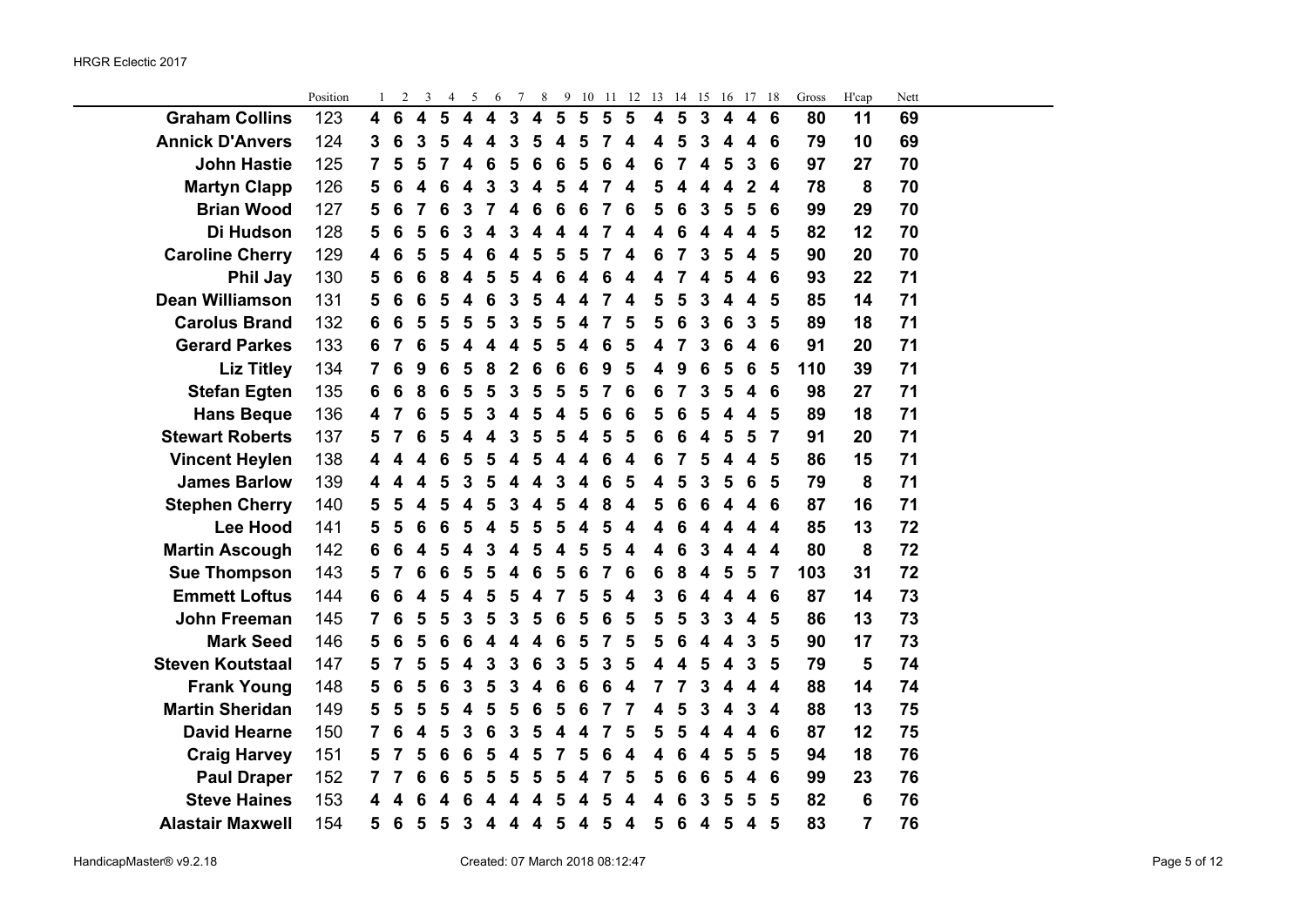$\overline{\phantom{0}}$ 

|                          | Position |                | 2               | 3                       | 4                       | 5                       | 6                       | 7                       | 8               |                 | 9 10            | -11             | 12 | 13              | 14 | 15                      | 16                      | 17 18                   |                         | Gross     | H'cap | Nett      |  |
|--------------------------|----------|----------------|-----------------|-------------------------|-------------------------|-------------------------|-------------------------|-------------------------|-----------------|-----------------|-----------------|-----------------|----|-----------------|----|-------------------------|-------------------------|-------------------------|-------------------------|-----------|-------|-----------|--|
| <b>Clare Charlwood</b>   | 155      | 6              | $6\phantom{1}$  | $\overline{\mathbf{4}}$ | $6\phantom{1}$          | $\mathbf{3}$            | $6\phantom{1}6$         | $\overline{\mathbf{4}}$ | 6               | $\overline{7}$  | 6               | $6\phantom{1}6$ | 5  | $6\phantom{1}6$ | 5  | 4                       | 5                       | 4                       | 5                       | 94        | 17    | 77        |  |
| <b>Jack Blair</b>        | 156      | 5              | $\overline{7}$  | 5                       | $6\phantom{1}6$         | $\overline{3}$          | $\overline{\mathbf{4}}$ | 4                       | 5               | 7               | 6               | 5               | 5  | 5               | 6  | 4                       | 5                       | $\boldsymbol{4}$        | 5                       | 91        | 14    | 77        |  |
| <b>Andy Harvey</b>       | 157      | 5              | 7               | 7                       | $6\phantom{1}6$         | $\overline{\mathbf{4}}$ | $5\phantom{1}$          | $\mathbf{3}$            | 5               | 6               | 6               | 7               | 6  | 5               | 5  | 4                       | 5                       | 5                       | $6\phantom{1}6$         | 97        | 20    | 77        |  |
| <b>Nick Jackson</b>      | 158      | 5              | 5               | 4                       | 3                       | 3                       | $\overline{\mathbf{4}}$ | $\overline{\mathbf{4}}$ | 5               | 5               | 4               | 5               | 4  | 4               | 6  | 3                       | 5                       | 3                       | 5                       | 77        | 0     | 77        |  |
| <b>Peter Harding</b>     | 159      | 5              | 5               | 5                       | $\overline{\mathbf{4}}$ | $\overline{\mathbf{4}}$ | $\overline{\mathbf{4}}$ | 3                       | 4               | 6               | 4               | 5               | 5  | 5               | 6  | 4                       | 4                       | $\mathbf{3}$            | $6\phantom{1}6$         | 82        | 5     | 77        |  |
| <b>Michael Corbett</b>   | 160      | 5              | 6               | 7                       | $6\phantom{1}6$         | $\mathbf{3}$            | $5\phantom{1}$          | $\mathbf{3}$            | 5               | 5               | $6\phantom{1}6$ | 5               | 4  | $\mathbf{3}$    | 5  | $\overline{\mathbf{4}}$ | $6\phantom{1}6$         | $\overline{\mathbf{4}}$ | 5                       | 87        | 8     | 79        |  |
| <b>Tony Hayes</b>        | 161      | 5              | 5               | 4                       | 6                       | 3                       | 6                       | $\mathbf 2$             | 5               | 7               | 4               | 6               | 5  | 6               | 6  | 4                       | 5                       | 4                       | 6                       | 89        | 10    | 79        |  |
| <b>Graham Hawley</b>     | 162      | 5              | 6               | $6\phantom{1}6$         | $6\phantom{1}6$         | 5                       | 5                       | 4                       | 5               | 5               | 5               | 5               | 6  | 6               | 7  | 4                       | 5                       | 6                       | $6\phantom{1}6$         | 97        | 18    | 79        |  |
| <b>Donal Liston</b>      | 163      | 6              | 6               | 5                       | $6\phantom{1}6$         | $\overline{\mathbf{4}}$ | 6                       | $\overline{\mathbf{4}}$ | 4               | 5               | 5               | 5               | 5  | 5               | 5  | 7                       | 3                       | 5                       | $\overline{3}$          | 89        | 8     | 81        |  |
| <b>Robert Buckey</b>     | 164      | 4              | 8               | 4                       | $\overline{7}$          | 5                       | 4                       | 3                       | 6               | 4               | 5               | 6               | 4  | 6               | 4  | 3                       | 5                       | $\overline{\mathbf{4}}$ | 5                       | 87        | 5     | 82        |  |
| <b>Andy Higginson</b>    | 165      | 5              | 6               | 6                       | $\overline{7}$          | 5                       | $\overline{\mathbf{4}}$ | 5                       | 5               | 5               | 5               | 6               | 5  | 5               | 5  | 5                       | $\overline{\mathbf{4}}$ | $\boldsymbol{4}$        | $6\phantom{1}6$         | 93        | 10    | 83        |  |
| <b>Steve Ruane</b>       | 166      | 3              | 6               | 7                       | $6\phantom{1}6$         | 5                       | 5                       | $6\phantom{1}6$         | $\overline{7}$  | 8               | 5               | 5               | 4  | 4               | 5  | 3                       | 5                       | $\overline{\mathbf{4}}$ | 8                       | 96        | 12    | 84        |  |
| <b>Joe Curtin</b>        | 167      | 5              | 7               | 5                       | 9                       | 3                       | 5                       | 5                       | 5               | 5               | $\mathbf{3}$    | $\overline{7}$  | 5  | 5               | 6  | 6                       | 5                       | 4                       | 5                       | 95        | 9     | 86        |  |
| <b>Mike Bourne</b>       | 168      | $\overline{7}$ | 8               | 5                       | 7                       | 5                       | 6                       | 3                       | 5               | 7               | 4               | 9               | 7  | 5               | 6  | 5                       | 6                       | 5                       | 5                       | 105       | 18    | 87        |  |
| <b>Sean Kenny</b>        | 169      | 3              | 9               | 4                       | 6                       | 8                       | 5                       | 5                       | 5               | 7               | 4               | 4               | 6  | 5               | 8  | 4                       | 4                       | 5                       | $6\phantom{1}6$         | 98        | 9     | 89        |  |
| <b>Nicholas Fletcher</b> | 170      | 7              | 7               | 7                       | 9                       | 7                       | 7                       | 4                       | 7               | 5               | 6               | 7               | 6  | 6               | 8  | 7                       | 8                       | $\overline{\mathbf{3}}$ | 5                       | 116       | 27    | 89        |  |
| <b>John McLaren</b>      | 171      | $\overline{7}$ | 4               | 6                       | 5                       | 5                       | 4                       | $\mathbf{2}$            | 7               | 7               | 9               | 6               | 5  | 5               | 7  | 5                       | 7                       | 4                       | 9                       | 104       | 15    | 89        |  |
| <b>Tony Neill</b>        | 172      | 6              | 9               | $\overline{7}$          | $6\phantom{1}6$         | 6                       | 5                       | 6                       | 6               | 9               | 9               | 6               | 4  | 5               | 6  | 6                       | $6\phantom{1}6$         | 4                       | 5                       | 111       | 20    | 91        |  |
| <b>Toby Lord</b>         | 173      | 6              | 7               | 8                       | $\boldsymbol{9}$        | 8                       | 7                       | $5\phantom{1}$          | 5               | $6\phantom{1}6$ | 5               | 6               | 6  | 6               | 7  | 4                       | 6                       | 5                       | $\overline{7}$          | 113       | 22    | 91        |  |
| <b>Mick Hocknell</b>     | 174      | 9              | 7               | 8                       | 5                       | 7                       | 6                       | 4                       | 5               | 6               | 4               | 7               | 5  | 5               | 6  | 5                       | 6                       | 6                       | 7                       | 108       | 15    | 93        |  |
| <b>Rob Jackson</b>       | 175      | 6              | 9               | 11                      | 5                       | 4                       | 7                       | 3                       | 8               | 8               | 6               | 7               | 4  | 6               | 9  | 6                       | 6                       | 5                       | $6\phantom{1}6$         | 116       | 22    | 94        |  |
| <b>John Stockdale</b>    | 176      | 6              | 9               | $\overline{7}$          | 9                       | 7                       | 7                       | 6                       | $\overline{7}$  | 7               | 7               | 9               | 6  | 8               | 8  | 5                       | 8                       | $\overline{\mathbf{4}}$ | 8                       | 128       | 32    | 96        |  |
| <b>Doug Anderson</b>     | 177      |                | 6               | 6                       |                         |                         | 5                       | 4                       | 6               | 6               | 5               | 6               | 4  | 5               | 7  | 3                       | 5                       | 5                       | $\boldsymbol{4}$        | <b>NR</b> | 13    | <b>NR</b> |  |
| <b>Colin Archer</b>      | 178      | 5              | 6               | 5                       | 7                       | 3                       | 5                       | 4                       | 5               | 5               | 5               |                 | 4  | 4               | 7  | 4                       | 4                       | 3                       | $\blacksquare$          | <b>NR</b> | 19    | <b>NR</b> |  |
| <b>Frank Atwell</b>      | 179      | 5              | 6               | 5                       | $6\phantom{1}6$         | $6\phantom{1}6$         | 5                       | $\mathbf{3}$            | 5               | 6               | 7               | 6               | 5  | 8               | 6  | 5                       | $\blacksquare$          | $6\phantom{1}6$         | 8                       | <b>NR</b> | 26    | <b>NR</b> |  |
| <b>David Baird</b>       | 180      | $\overline{7}$ | 6               | 5                       | $\overline{7}$          | 5                       | $5\phantom{1}$          | 5                       | $6\phantom{1}6$ | 6               | 6               | 5               | 5  | 7               | 5  | 5                       | 5                       | 4                       | $\blacksquare$          | <b>NR</b> | 21    | <b>NR</b> |  |
| <b>Richard Barron</b>    | 181      |                |                 | 3                       |                         | 4                       |                         | 3                       |                 | 5               |                 |                 | 5  |                 |    |                         | 5                       | 4                       | $\overline{\mathbf{4}}$ | <b>NR</b> | 13    | <b>NR</b> |  |
| <b>Nikki Baylis</b>      | 182      | 6              | $\blacksquare$  | $\overline{7}$          | 8                       | 6                       | 8                       | $\overline{7}$          | 8               | 7               | 7               | 7               | 6  | 5               | 8  | 5                       | $\blacksquare$          | $6\phantom{1}6$         | 8                       | <b>NR</b> | 39    | <b>NR</b> |  |
| <b>John Bayliss</b>      | 183      |                | 6               | 5                       | $6\phantom{1}6$         | 5                       | 5                       | 4                       | 6               | 6               |                 |                 | 6  | 6               | 8  | 5                       | 5                       | 4                       | $\blacksquare$          | <b>NR</b> | 28    | <b>NR</b> |  |
| <b>Ray Behan</b>         | 184      | $\overline{7}$ | 8               | 4                       | $6\phantom{1}6$         | 5                       | 6                       | 5                       | 5               | 5               | 5               |                 | 5  | 5               | 7  | 4                       |                         | 4                       | 6                       | <b>NR</b> | 18    | <b>NR</b> |  |
| <b>Debbie Bent</b>       | 185      | 5              | 8               |                         | 7                       | 6                       |                         | 4                       | 5               | 6               | 6               |                 | 6  |                 | 7  | 5                       | 5                       | 5                       | $6\phantom{1}6$         | <b>NR</b> | 25    | <b>NR</b> |  |
| <b>Pauline Bentote</b>   | 186      | 6              | $6\phantom{1}6$ | $\blacksquare$          | 6                       | $\mathbf{3}$            | 5                       | $\overline{\mathbf{4}}$ | $6\phantom{1}6$ | 5               | 5               | 6               | 5  | 5               | 6  | $\overline{\mathbf{4}}$ | 6                       | $\overline{2}$          | 6                       | <b>NR</b> | 26    | <b>NR</b> |  |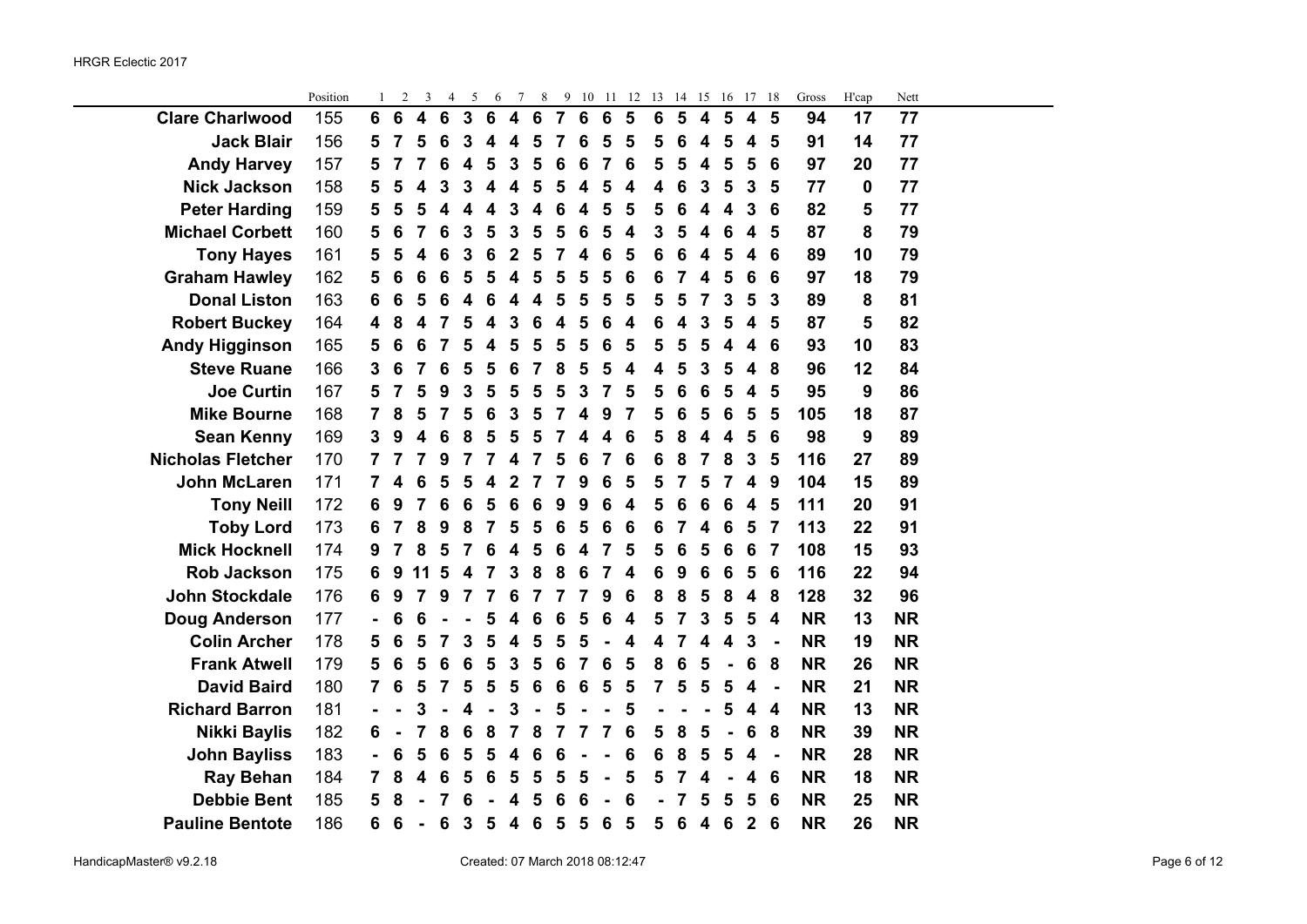|                          | Position | 1                       | 2               | 3 | 4               | 5                | 6  | $\tau$                  | 8               |   |                 |                 | 9 10 11 12 13 14 15 |                         |                |                         | 16                      | 17               | 18             | Gross     | H'cap | Nett      |  |
|--------------------------|----------|-------------------------|-----------------|---|-----------------|------------------|----|-------------------------|-----------------|---|-----------------|-----------------|---------------------|-------------------------|----------------|-------------------------|-------------------------|------------------|----------------|-----------|-------|-----------|--|
| <b>Joan Bichard</b>      | 187      |                         | $\overline{7}$  |   | $6\phantom{1}6$ | 5                | 5  | $\overline{\mathbf{4}}$ | $6\phantom{1}6$ | 5 | $6\phantom{1}6$ | $\blacksquare$  | 5                   | $5\phantom{1}$          | $\overline{7}$ | $\overline{\mathbf{4}}$ | ÷,                      | 5                | $\blacksquare$ | <b>NR</b> | 16    | <b>NR</b> |  |
| <b>Ray Bobby</b>         | 188      | 6                       | 7               | 7 | 5               | 4                | 4  | 4                       | 5               |   | 5               |                 | 6                   |                         | 7              |                         | 5                       | 3                | $\blacksquare$ | <b>NR</b> | 15    | <b>NR</b> |  |
| <b>Eve Bolton</b>        | 189      |                         | 6               |   | 4               | 3                | 5  | 4                       | 6               |   |                 | 5               | 5                   | 5                       |                | 4                       | 5                       | 4                | 5              | <b>NR</b> | 12    | <b>NR</b> |  |
| <b>Graeme Borrowdale</b> | 190      |                         | 5               |   |                 |                  | 5  | 3                       | 5               | 6 |                 | 5               | 5                   | 5                       |                |                         | 4                       |                  |                | <b>NR</b> | 8     | <b>NR</b> |  |
| <b>David Boyes</b>       | 191      | 4                       | 5               | 5 | 6               | 4                | 4  | 5                       | 4               |   | 4               | 6               | 5                   |                         |                | 4                       | 4                       | 3                | 5              | <b>NR</b> | 10    | <b>NR</b> |  |
| <b>Vincent Brison</b>    | 192      |                         |                 |   | 7               | 5                | 6  | 5                       | 6               | 6 |                 |                 | 6                   |                         | 6              |                         | 7                       | 6                | $\blacksquare$ | <b>NR</b> | 32    | <b>NR</b> |  |
| <b>Andy Brown</b>        | 193      | $\overline{7}$          |                 | 6 | 6               | 4                |    | 4                       | 6               | 5 |                 |                 |                     |                         | 6              | 4                       | 5                       | 5                | $\blacksquare$ | <b>NR</b> | 23    | <b>NR</b> |  |
| <b>Johan Budeners</b>    | 194      | 6                       | 7               | 6 | 7               | 6                | 6  | 5                       |                 |   | 4               | 7               |                     | 6                       | 7              | 4                       | 4                       | 5                | 7              | <b>NR</b> | 24    | <b>NR</b> |  |
| <b>Chris Bunce</b>       | 195      | $\overline{7}$          | 6               | 6 |                 | 5                |    | 3                       |                 |   |                 |                 | 5                   |                         |                | 4                       | 6                       |                  | 6              | <b>NR</b> | 29    | <b>NR</b> |  |
| <b>Alan Burdon</b>       | 196      |                         | 7               | 6 | 6               |                  | 4  | Δ                       |                 |   |                 | 5               | 4                   | 5                       |                | 5                       | 5                       | 5                | 7              | <b>NR</b> | 16    | <b>NR</b> |  |
| <b>Tom Byrne</b>         | 197      | 6                       |                 | 5 | 6               | 5                | 5  |                         | 5               | 6 | 3               |                 | 5                   |                         |                | 4                       | 5                       | 5                | 6              | <b>NR</b> | 21    | <b>NR</b> |  |
| <b>Brian Calver</b>      | 198      | 5                       | 7               | 6 | 8               | 7                |    | 6                       | 8               |   | 7               | 7               | 6                   | 6                       |                |                         | 6                       | 5                | $\blacksquare$ | <b>NR</b> | 27    | <b>NR</b> |  |
| <b>Gregg Casey</b>       | 199      | 5                       | 5               | 5 | 5               | 3                | 5  | 4                       | 5               |   | 4               |                 | 5                   | $\overline{\mathbf{4}}$ | 6              | 4                       |                         | 4                | 5              | <b>NR</b> | 24    | <b>NR</b> |  |
| <b>Paul Chamberlain</b>  | 200      | 5                       | 7               | 5 | 7               | 4                | 4  | 6                       | 6               | 6 | 4               |                 | 6                   | 5                       | 5              | 4                       |                         | 4                | 7              | <b>NR</b> | 27    | <b>NR</b> |  |
| <b>Gary Chapman</b>      | 201      | 5                       | $6\phantom{1}6$ | 5 | 5               | 5                |    |                         | 6               | 4 | 6               | 7               |                     | 4                       | 7              | 4                       | 5                       | 4                | 7              | <b>NR</b> | 20    | <b>NR</b> |  |
| <b>Derek Charlwood</b>   | 202      |                         | 8               | 5 |                 | 4                | 5  |                         | 6               | 5 | 5               | 6               | 5                   | 6                       | 7              | 4                       | 5                       | 3                | 7              | <b>NR</b> | 24    | <b>NR</b> |  |
| <b>Bruce Charman</b>     | 203      | 5                       | 6               | 6 | 4               | 3                | 4  | 3                       | 4               | 6 | 4               | 5               |                     | 4                       |                | 3                       | 4                       | 4                | 6              | <b>NR</b> | 14    | <b>NR</b> |  |
| <b>Jack Chilvers</b>     | 204      | 5                       | 7               | 5 | 6               | 5                | 5  | $\mathbf{2}$            | 4               | 6 | 5               | $\overline{a}$  | 4                   | 5                       | 6              | 4                       | 4                       | 4                | 6              | <b>NR</b> | 15    | <b>NR</b> |  |
| <b>Greg Colcough</b>     | 205      |                         | 8               | 5 | 4               | 3                | 4  | 5                       | 6               | 6 | 6               | 6               | 5                   | $6\phantom{1}6$         | 5              | $\overline{\mathbf{4}}$ | $\overline{\mathbf{4}}$ | 5                | 6              | <b>NR</b> | 15    | <b>NR</b> |  |
| <b>Paul Cook</b>         | 206      | 6                       | $\overline{7}$  | 6 |                 | 4                | 6  | 5                       | 6               | 5 |                 |                 | 4                   | $6\phantom{1}6$         | $\overline{7}$ | 4                       | 6                       | 4                | 5              | <b>NR</b> | 15    | <b>NR</b> |  |
| <b>Adrian Cooke</b>      | 207      | $\overline{7}$          | 6               | 4 | 5               | 4                | 5  | 5                       | 5               | 4 | 5               | 6               | 4                   | 5                       | 6              |                         | 5                       | 4                | $\blacksquare$ | <b>NR</b> | 13    | <b>NR</b> |  |
| <b>Norrie Cowan</b>      | 208      | 5                       | 6               | 9 | 5               | 4                | 6  | 5                       | 6               | 3 | 5               | 6               | 5                   | 6                       | 7              | 4                       | 6                       | 3                | $\blacksquare$ | <b>NR</b> | 14    | <b>NR</b> |  |
| <b>David Cripps</b>      | 209      | $\overline{\mathbf{4}}$ | 6               | 5 | 5               | 4                | 5  |                         | 4               | 6 | 4               |                 | 4                   |                         | 6              | $\overline{3}$          | 5                       | $\overline{3}$   | 4              | <b>NR</b> | 6     | <b>NR</b> |  |
| <b>Alan Crockett</b>     | 210      | 4                       | 6               | 6 | 8               | 4                | 5  | 4                       | 5               | 5 | 7               |                 | 4                   | 5                       | 6              | 4                       | 7                       | 3                | 5              | <b>NR</b> | 20    | <b>NR</b> |  |
| <b>Reg Davies</b>        | 211      | 5                       | 5               | 6 |                 | 4                | 5  | 3                       | 5               | 4 | 5               |                 | 5                   | 5                       |                | $\overline{\mathbf{4}}$ | 5                       | 6                | 5              | <b>NR</b> | 20    | <b>NR</b> |  |
| <b>Ross Davies</b>       | 212      | $\overline{\mathbf{4}}$ | 6               | 6 | 7               | 3                | 4  | 3                       | 6               | 5 | 5               | 7               | 5                   | 4                       |                | 3                       | 5                       |                  |                | <b>NR</b> | 22    | <b>NR</b> |  |
| <b>Julian Day</b>        | 213      | 4                       | 7               |   | 5               | 4                | 6  |                         | 5               | 6 | 5               | 7               | 5                   | 5                       | 7              | 5                       | 6                       | 4                | $\blacksquare$ | <b>NR</b> | 17    | <b>NR</b> |  |
| <b>Manou Decaluwe</b>    | 214      | 6                       | 7               |   |                 | 4                | 5  | 3                       | 7               |   | 5               | $\blacksquare$  | 6                   | 5                       | 7              | 4                       | 7                       |                  | 6              | <b>NR</b> | 30    | <b>NR</b> |  |
| <b>Jo Digby</b>          | 215      | 6                       | 9               | 6 | 7               | 6                | 10 | 6                       | 8               | 7 | 6               | 10              | 6                   | 6                       |                | 6                       | 5                       | 4                | 8              | <b>NR</b> | 39    | <b>NR</b> |  |
| <b>Andrew Douglas</b>    | 216      | $\overline{7}$          | 5               | 6 |                 | 3                | 4  | Δ                       |                 | 5 | 4               | 5               | 5                   |                         | 6              | 4                       | 6                       | 4                | 5              | <b>NR</b> | 15    | <b>NR</b> |  |
| <b>Brian Draper</b>      | 217      | 7                       | 6               | 6 | 6               | 4                | 5  | 6                       |                 | 5 | 5               | 7               | 5                   | 5                       | 6              | 4                       | 5                       | 5                | 6              | <b>NR</b> | 17    | <b>NR</b> |  |
| <b>Dave Draper</b>       | 218      | 5                       | 5               | 6 | 8               | $\boldsymbol{4}$ | 5  | 4                       |                 | 6 | $\blacksquare$  | $6\phantom{1}6$ | 4                   | 5                       | 6              | $\mathbf{3}$            | $\overline{\mathbf{4}}$ | $\boldsymbol{4}$ | 6              | <b>NR</b> | 24    | <b>NR</b> |  |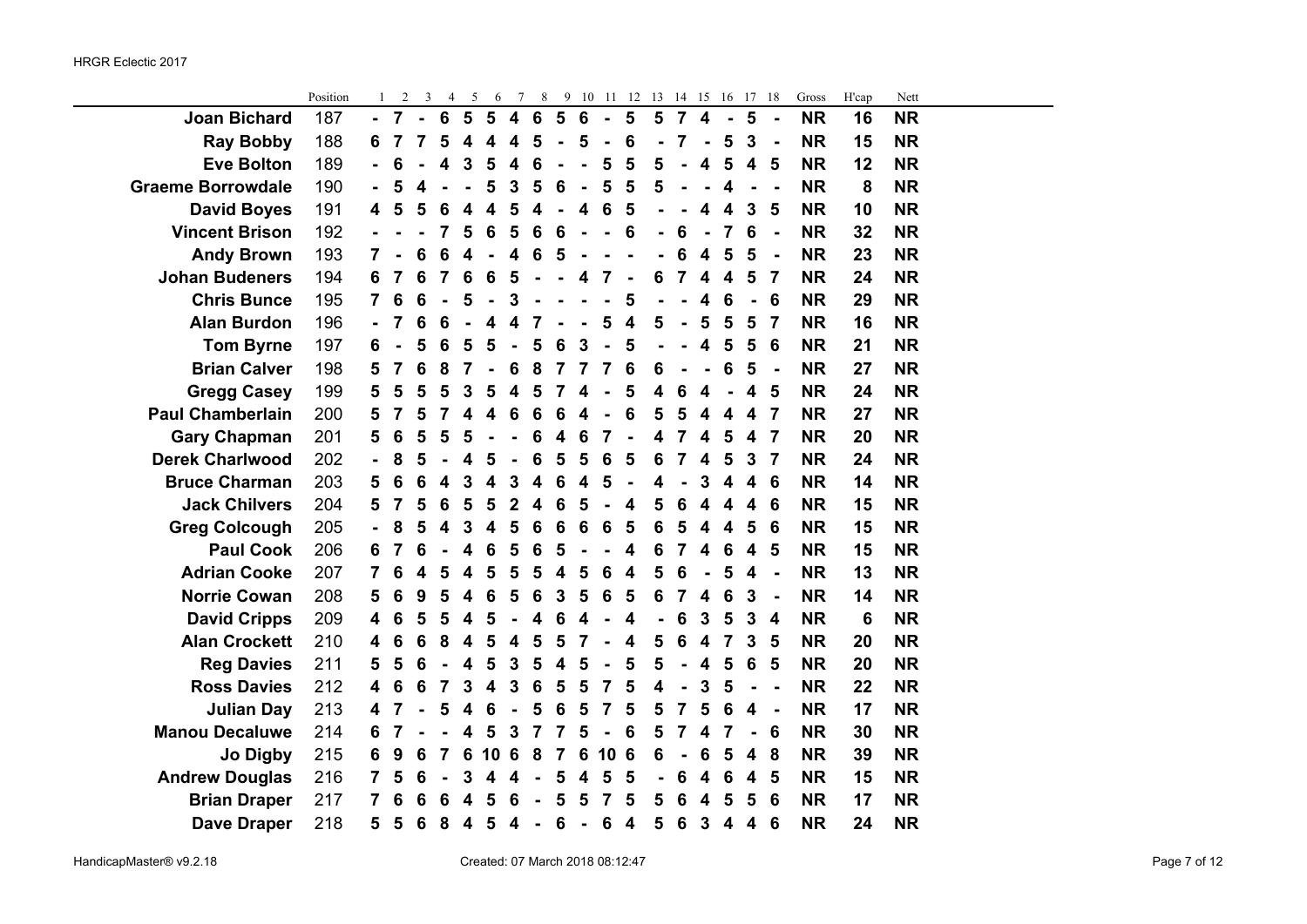÷.

|                           | Position | 1              | $\overline{2}$ | 3 | 4                       | 5                       | 6                       | 7                       | 8                        | 9                       | 10                      | 11                      | 12                      | 13             | 14 15           |                         | 16                      | 17                      | -18                     | Gross     | H'cap | Nett      |  |
|---------------------------|----------|----------------|----------------|---|-------------------------|-------------------------|-------------------------|-------------------------|--------------------------|-------------------------|-------------------------|-------------------------|-------------------------|----------------|-----------------|-------------------------|-------------------------|-------------------------|-------------------------|-----------|-------|-----------|--|
| <b>Joshua Draper</b>      | 219      | 5              | 6              | 5 | $\overline{\mathbf{4}}$ | $\mathbf{3}$            | $6\phantom{1}6$         | $\overline{\mathbf{4}}$ | 5                        | $\overline{\mathbf{4}}$ | $\overline{\mathbf{4}}$ | $6\phantom{1}6$         | $\overline{\mathbf{3}}$ | $5\phantom{1}$ | $5\phantom{1}$  | $\blacksquare$          | $\overline{\mathbf{4}}$ | $\overline{\mathbf{4}}$ | $\overline{\mathbf{4}}$ | <b>NR</b> | 12    | <b>NR</b> |  |
| <b>Ron Draper</b>         | 220      | 7              | 8              | 5 | 8                       | 4                       | 5                       | 5                       | 5                        | ÷,                      | 4                       | 8                       | $\overline{\mathbf{4}}$ | 7              |                 | 3                       | 5                       | 5                       | 5                       | <b>NR</b> | 15    | <b>NR</b> |  |
| <b>Patrick Dumon</b>      | 221      | 5              | 6              |   | 6                       | 4                       | 4                       | 4                       | 5                        | 5                       | 5                       | 8                       | 5                       | 6              | 6               | $\overline{\mathbf{4}}$ | 4                       | 4                       | 5                       | <b>NR</b> | 26    | <b>NR</b> |  |
| <b>Erich Eder</b>         | 222      | 5              | 6              | 4 | 6                       | 4                       | 6                       | $\overline{\mathbf{4}}$ | $\overline{7}$           | 6                       | 5                       | 6                       | 5                       | 5              | 6               | $\blacksquare$          | $\blacksquare$          | $\overline{\mathbf{4}}$ | 6                       | <b>NR</b> | 15    | <b>NR</b> |  |
| <b>David Egerton</b>      | 223      | 5              | 5              | 4 | 5                       | 3                       | 6                       | $\bf 6$                 | 5                        | 5                       | 6                       | $\bf 6$                 | 5                       | 5              | 5               | 5                       | $\overline{\mathbf{4}}$ | 5                       | $\blacksquare$          | <b>NR</b> | 14    | <b>NR</b> |  |
| <b>Stuart Ellis</b>       | 224      | 5              | 6              | 4 | 6                       | 3                       | $\overline{\mathbf{4}}$ | $\mathbf{3}$            | 5                        | $\blacksquare$          | $\overline{\mathbf{4}}$ | $\bf 6$                 | $\overline{\mathbf{4}}$ | 4              | 5               | 3                       | $\overline{\mathbf{4}}$ | $\overline{\mathbf{4}}$ | $5\phantom{1}$          | <b>NR</b> | 14    | <b>NR</b> |  |
| <b>Graham Etherington</b> | 225      | $\blacksquare$ | 5              | 3 | 6                       | 4                       | 4                       | 5                       | 5                        |                         | 4                       | 6                       | 4                       | 3              | 7               | 3                       | 5                       | 3                       | 6                       | <b>NR</b> | 20    | <b>NR</b> |  |
| <b>Seamus Fagon</b>       | 226      | 5              | 6              | 5 | 5                       | 5                       | 6                       | 4                       | 5                        | $\blacksquare$          | 5                       | $6\phantom{1}$          | 5                       | 4              | $6\phantom{1}6$ | 5                       | 5                       | $\blacksquare$          | 6                       | <b>NR</b> | 20    | <b>NR</b> |  |
| <b>Steve Fenlon</b>       | 227      | 4              |                | 4 | 6                       | 5                       | 4                       | 4                       | 4                        | 6                       | $\overline{\mathbf{4}}$ | 6                       | 6                       |                |                 | 3                       | 5                       | 3                       | 6                       | <b>NR</b> | 14    | <b>NR</b> |  |
| <b>Raymond Fernie</b>     | 228      | 6              |                | 6 | 6                       | 4                       | 5                       | 4                       | 5                        | $\overline{7}$          | 5                       | $\overline{7}$          | 5                       | 5              | 6               | 4                       | 5                       | 5                       | 6                       | <b>NR</b> | 15    | <b>NR</b> |  |
| <b>Stephen Fletcher</b>   | 229      | 8              | 8              | 8 | 12                      | 4                       | 6                       | 4                       | $\overline{7}$           | 7                       | 8                       | 8                       | 6                       | 7              | 8               | $\blacksquare$          | $\blacksquare$          | $\overline{7}$          | $\blacksquare$          | <b>NR</b> | 27    | <b>NR</b> |  |
| <b>Paul Foxwell</b>       | 230      | 6              |                |   | 4                       | $\blacksquare$          | 5                       | $\overline{\mathbf{4}}$ | $\overline{\mathbf{4}}$  | $6\phantom{1}6$         | 4                       | $6\phantom{1}6$         | 5                       | 5              | $\blacksquare$  | 5                       | $\overline{\mathbf{5}}$ | $\overline{\mathbf{4}}$ | $\blacksquare$          | <b>NR</b> | 20    | <b>NR</b> |  |
| <b>Josh French</b>        | 231      | 5              |                | 5 | 7                       | 5                       | $\overline{\mathbf{3}}$ |                         | $\overline{\mathbf{4}}$  | 5                       | 5                       | 5                       | 5                       | 4              | 5               | 5                       | 5                       | $\overline{3}$          | $6\phantom{1}6$         | <b>NR</b> | 20    | <b>NR</b> |  |
| <b>Paul French</b>        | 232      |                | 5              | 5 | 7                       | 5                       |                         | 4                       | 4                        | 4                       | 6                       | $\overline{7}$          | 5                       | 5              | 7               | 3                       | 5                       | 3                       | 5                       | <b>NR</b> | 15    | <b>NR</b> |  |
| <b>Richard Gee</b>        | 233      | 8              | 7              | 6 | 9                       | 7                       | 6                       | 5                       | $\blacksquare$           | $6\phantom{1}6$         | $6\phantom{1}6$         | $6\phantom{1}6$         | $6\phantom{1}6$         | 5              | 7               | 5                       | 5                       | 3                       | $6\phantom{1}6$         | <b>NR</b> | 29    | <b>NR</b> |  |
| <b>Jonnie Gotts</b>       | 234      | 4              | 6              | 4 | 4                       |                         |                         | 3                       | 4                        | 5                       | $\overline{\mathbf{4}}$ | $\overline{\mathbf{4}}$ | 5                       | 4              | 6               | 3                       | 4                       | ÷,                      | $\boldsymbol{4}$        | <b>NR</b> | 9     | <b>NR</b> |  |
| Ian Graham                | 235      | $\blacksquare$ | 6              | 6 | 6                       | 4                       | 4                       |                         | 6                        | $\blacksquare$          | 5                       | $\blacksquare$          | 5                       | 5              | 5               | 5                       | 4                       | 4                       | $\overline{\mathbf{4}}$ | <b>NR</b> | 16    | <b>NR</b> |  |
| <b>Gunther Grattinger</b> | 236      | 6              | 8              | 7 |                         | 5                       | $6\phantom{1}6$         | 6                       | $\blacksquare$           | $\overline{7}$          | 7                       | $\overline{a}$          | $6\phantom{1}6$         |                |                 | 5                       | 6                       | 5                       | $\overline{a}$          | <b>NR</b> | 27    | <b>NR</b> |  |
| <b>Jody Green</b>         | 237      | 3              | 6              | 4 | 6                       |                         | $\overline{\mathbf{4}}$ |                         | 4                        | 6                       | 5                       | $\bf 6$                 | $\overline{\mathbf{4}}$ | 5              | $6\phantom{1}6$ |                         |                         | 4                       | 5                       | <b>NR</b> | 7     | <b>NR</b> |  |
| <b>Terry Hadley</b>       | 238      | $\blacksquare$ | 7              | 5 |                         | 3                       |                         | 5                       | $\overline{\phantom{a}}$ | 5                       | $\overline{\mathbf{4}}$ | $6\phantom{1}6$         | $\blacksquare$          |                | 6               | 4                       | 5                       | 4                       | $\overline{\mathbf{4}}$ | <b>NR</b> | 22    | <b>NR</b> |  |
| <b>Stewart Hamilton</b>   | 239      | 4              |                | 5 | 6                       | 5                       | 6                       |                         | 6                        | 5                       | 4                       | 7                       | $\blacksquare$          | 5              | 6               |                         | 4                       | 4                       | $\blacksquare$          | <b>NR</b> | 20    | <b>NR</b> |  |
| <b>Kevin Harness</b>      | 240      |                | 6              |   | 5                       | 4                       | 5                       | $\overline{3}$          | $\overline{\mathbf{4}}$  | 6                       | 4                       | 7                       |                         | 5              | 7               | $\overline{\mathbf{4}}$ | 5                       | $\overline{\mathbf{4}}$ | $\blacksquare$          | <b>NR</b> | 14    | <b>NR</b> |  |
| <b>Mark Hatfield</b>      | 241      | 4              | 5              | 5 | 4                       |                         | 5                       | $\overline{2}$          | $\overline{\mathbf{4}}$  | 5                       | $\overline{\mathbf{4}}$ | 5                       | $6\phantom{1}6$         | 5              | 5               | $\overline{\mathbf{3}}$ | 3                       | $\overline{3}$          | 5                       | <b>NR</b> | 15    | <b>NR</b> |  |
| <b>David Hatton</b>       | 242      | 5              |                |   | 6                       |                         | 4                       |                         |                          |                         |                         | 7                       | ÷,                      | 5              | $\blacksquare$  | 5                       | 6                       | 5                       | $\blacksquare$          | <b>NR</b> | 24    | <b>NR</b> |  |
| <b>Peter Hebden</b>       | 243      |                | 6              |   | 7                       |                         | 4                       | $\mathbf{3}$            | 5                        | ÷,                      | 6                       | 7                       |                         |                |                 |                         | 4                       | $\blacksquare$          | 6                       | <b>NR</b> | 23    | <b>NR</b> |  |
| <b>Martin Hennessey</b>   | 244      | 4              | 7              | 5 | 7                       | $\overline{\mathbf{4}}$ | 3                       | $\overline{3}$          | 5                        | $\blacksquare$          | 4                       | $\overline{7}$          |                         | 4              | 6               | 5                       | 4                       | 5                       | $\blacksquare$          | <b>NR</b> | 16    | <b>NR</b> |  |
| <b>Rob Henshaw</b>        | 245      | 6              | 5              | 4 | 6                       |                         | 5                       | 3                       | 5                        | 6                       | 4                       | $\overline{7}$          | 5                       | 4              | 5               |                         | 4                       | 4                       | $\boldsymbol{4}$        | <b>NR</b> | 21    | <b>NR</b> |  |
| <b>Walter Heylen</b>      | 246      | 4              | 5              |   | 6                       |                         | 4                       | 4                       | 5                        | 7                       | 4                       | 8                       | 6                       | 6              | 5               | 5                       | 6                       | $\overline{\mathbf{4}}$ | $6\phantom{1}6$         | <b>NR</b> | 19    | <b>NR</b> |  |
| <b>Alan Hinchcliffe</b>   | 247      | 5              | 6              |   | 6                       | 3                       | 5                       | $\overline{\mathbf{4}}$ | 5                        | 5                       | 5                       | $\overline{7}$          | $\overline{\mathbf{4}}$ | 5              | 6               | 4                       | 5                       | $\overline{\mathbf{4}}$ | $\blacksquare$          | <b>NR</b> | 22    | <b>NR</b> |  |
| <b>Martin Holmes</b>      | 248      | 6              |                | 5 | 6                       | 3                       |                         | 4                       | 5                        |                         | 4                       |                         | 4                       | 6              | 7               | 4                       | 6                       | 4                       | 6                       | <b>NR</b> | 23    | <b>NR</b> |  |
| <b>Russ Horswood</b>      | 249      | 6              | 6              | 5 | 7                       | 4                       | 4                       | $\mathbf{3}$            | 5                        | 6                       | 4                       |                         |                         | 5              | 5               | 4                       | 3                       | 3                       | 6                       | <b>NR</b> | 9     | <b>NR</b> |  |
| <b>John Howarth</b>       | 250      | 5              | 5              | 5 | $6\phantom{1}6$         | $\mathbf{3}$            | 5                       | $\overline{3}$          | 5                        | $\overline{3}$          | $5\phantom{1}$          | $\overline{7}$          | $\overline{\mathbf{4}}$ | 5              |                 | $\mathbf{3}$            | 5                       | $\overline{\mathbf{4}}$ | $\boldsymbol{4}$        | <b>NR</b> | 15    | <b>NR</b> |  |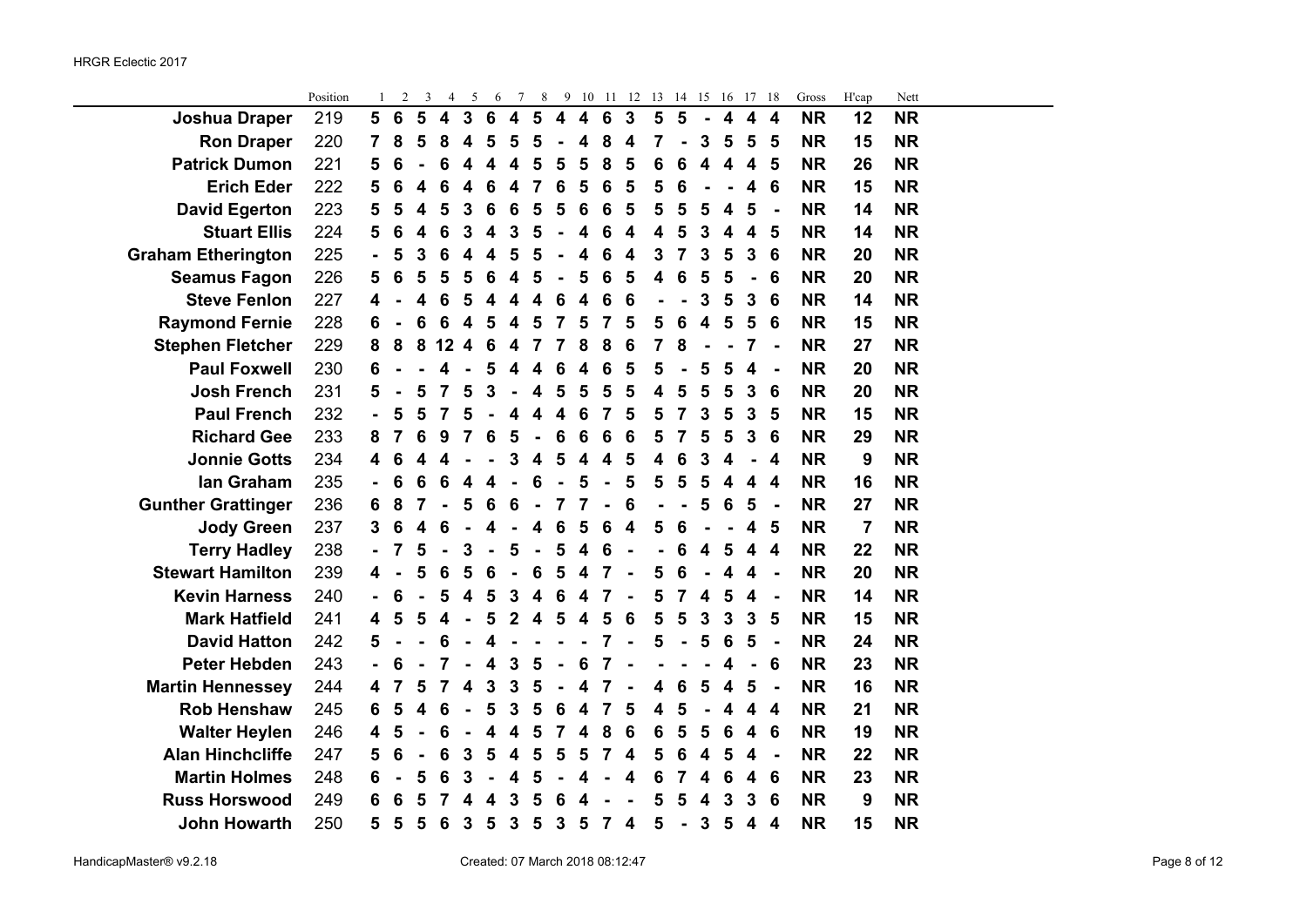|                        | Position | 1              | 2               | 3                       | 4               | 5                       | 6                       | 7                       | 8                       | 9              | 10               | 11             | - 12                    | 13                      | 14              | 15                      | 16                      | 17                      | -18            | Gross     | H'cap | Nett      |  |
|------------------------|----------|----------------|-----------------|-------------------------|-----------------|-------------------------|-------------------------|-------------------------|-------------------------|----------------|------------------|----------------|-------------------------|-------------------------|-----------------|-------------------------|-------------------------|-------------------------|----------------|-----------|-------|-----------|--|
| <b>Alex Hunt</b>       | 251      | 5              | 6               | $\overline{7}$          | $\blacksquare$  | $\blacksquare$          | $\bf 6$                 | 5                       | $\blacksquare$          | $\blacksquare$ | 5                | 5              | $\overline{\mathbf{4}}$ | $\overline{7}$          | $6\phantom{1}6$ | $\overline{\mathbf{5}}$ | 5                       | $5\phantom{1}$          | $\blacksquare$ | <b>NR</b> | 25    | <b>NR</b> |  |
| <b>Neil Hunt</b>       | 252      | 5              | 6               |                         |                 |                         | 4                       |                         |                         | 5              | 6                | $\blacksquare$ | 5                       | 5                       | $6\phantom{1}6$ | 5                       |                         | $\mathbf{3}$            | $\blacksquare$ | <b>NR</b> | 14    | <b>NR</b> |  |
| <b>Davis Ince</b>      | 253      | 8              | 9               | 7                       | 8               | $\boldsymbol{4}$        | 7                       | $\overline{\mathbf{4}}$ | 6                       |                | 5                | 7              | 7                       | 6                       | 6               | $\overline{\mathbf{4}}$ | $\overline{7}$          | 6                       | $\blacksquare$ | <b>NR</b> | 37    | <b>NR</b> |  |
| <b>Eddie Ingram</b>    | 254      | 5              | 6               | 5                       | 5               | $\overline{\mathbf{4}}$ | 5                       | $\blacksquare$          | $\overline{7}$          | 6              | 5                | 6              | 6                       | 4                       | 5               | 4                       | 4                       | $\overline{\mathbf{4}}$ | 6              | <b>NR</b> | 10    | <b>NR</b> |  |
| <b>Tracy Ireland</b>   | 255      | 6              | 7               |                         | $\blacksquare$  | $\blacksquare$          | 5                       | $\overline{\mathbf{4}}$ | $\blacksquare$          | 6              | 6                | $\overline{7}$ | 5                       | 7                       | 6               | 5                       |                         | 5                       | 5              | <b>NR</b> | 36    | <b>NR</b> |  |
| <b>Steve James</b>     | 256      | 5              |                 |                         |                 | $\overline{\mathbf{4}}$ | 5                       | $\overline{\mathbf{3}}$ | $\boldsymbol{4}$        | 5              | 4                |                | 5                       | $\blacksquare$          | 6               | 3                       | 5                       | 3                       | 6              | <b>NR</b> | 17    | <b>NR</b> |  |
| <b>Graham Jardine</b>  | 257      | 5              | 6               | $6\phantom{1}6$         | $6\phantom{1}6$ | 5                       | $\overline{\mathbf{4}}$ |                         | 5                       | 6              | 4                | 7              | 7                       | 6                       | $\overline{7}$  | 4                       | 6                       | 4                       | $\blacksquare$ | <b>NR</b> | 18    | <b>NR</b> |  |
| <b>Graham Jarvis</b>   | 258      | $\overline{7}$ | 6               | 5                       | 6               | 5                       | 7                       | 4                       | 7                       |                | 5                | 9              | 5                       | 6                       | 5               | 5                       | 5                       | 5                       | $\blacksquare$ | <b>NR</b> | 32    | <b>NR</b> |  |
| <b>John Jarvis</b>     | 259      |                |                 | 4                       | $6\phantom{1}6$ | $\overline{\mathbf{4}}$ | 5                       | 3                       | 6                       | 5              | 5                | 7              | 5                       | 5                       | 7               | 4                       | 5                       | 5                       | 5              | <b>NR</b> | 14    | <b>NR</b> |  |
| <b>Hanne Johnslov</b>  | 260      | 5              | 6               | 7                       | $\blacksquare$  | 5                       | $\blacksquare$          | 5                       | 7                       |                | 5                | 8              | 6                       | 6                       | 8               |                         | 5                       | $5\phantom{1}$          | 6              | <b>NR</b> | 30    | <b>NR</b> |  |
| <b>Myles Joines</b>    | 261      | 4              | 7               | 6                       |                 |                         | 4                       | $\mathbf 2$             | 6                       | 8              | 7                | $\overline{7}$ | 4                       | 4                       | 6               | 4                       |                         | 5                       | $\overline{7}$ | <b>NR</b> | 29    | <b>NR</b> |  |
| <b>Bill Jones</b>      | 262      |                | 6               | 5                       | 6               |                         |                         | $\overline{\mathbf{4}}$ | 5                       | 7              | 5                |                | 6                       | 6                       | $\overline{7}$  | 5                       |                         |                         | 7              | <b>NR</b> | 23    | <b>NR</b> |  |
| <b>Gary Jones</b>      | 263      | 5              | 7               | $\overline{7}$          | $6\phantom{1}6$ | $\overline{2}$          | $\bf 6$                 | 5                       | 5                       | 5              | 4                | 6              | 5                       | 5                       | 4               | $\overline{\mathbf{4}}$ | 6                       | 4                       | $\blacksquare$ | <b>NR</b> | 22    | <b>NR</b> |  |
| <b>Steve Kendrew</b>   | 264      | 6              | 7               | $\blacksquare$          | 5               | 3                       | 5                       | 4                       |                         | 5              | 5                | $\overline{7}$ | 5                       | 6                       | 8               | 4                       | 6                       | 4                       | $\blacksquare$ | <b>NR</b> | 16    | <b>NR</b> |  |
| <b>Paul Kershaw</b>    | 265      | 6              |                 | 6                       |                 |                         | ÷,                      | 5                       | 5                       | $\blacksquare$ | 6                | 6              | $\blacksquare$          | 6                       | 7               | $\blacksquare$          | 6                       | 5                       | $\blacksquare$ | <b>NR</b> | 16    | <b>NR</b> |  |
| <b>Yvonne Kershaw</b>  | 266      |                |                 | 7                       | 8               |                         |                         | 5                       | 5                       |                | 6                |                | 6                       |                         | 7               | 4                       | 7                       | $\overline{\mathbf{4}}$ | $\blacksquare$ | <b>NR</b> | 36    | <b>NR</b> |  |
| <b>Mo Khan</b>         | 267      | 5              | $6\phantom{1}6$ | 5                       | 6               | $\overline{\mathbf{4}}$ | 5                       | 5                       | 5                       | 6              | 6                | 7              | 4                       |                         |                 | 5                       | 5                       | $\mathbf{3}$            | 5              | <b>NR</b> | 23    | <b>NR</b> |  |
| <b>Anthony Lainton</b> | 268      | 5              | 6               | 5                       | 5               | 3                       | 5                       | $\blacksquare$          | 5                       | 5              |                  |                |                         | 4                       |                 |                         |                         | 4                       | $\blacksquare$ | <b>NR</b> | 17    | <b>NR</b> |  |
| <b>Paul Lane</b>       | 269      | 6              | 7               | 7                       | $6\phantom{1}6$ | $\blacksquare$          | 6                       | $\overline{\mathbf{4}}$ | 5                       | $\blacksquare$ | 6                | 8              | 6                       |                         | 7               | 5                       | $\overline{\mathbf{4}}$ | 5                       | 5              | <b>NR</b> | 30    | <b>NR</b> |  |
| <b>Michel Le Belle</b> | 270      | 6              | 6               | $\overline{\mathbf{4}}$ | 5               | $\overline{\mathbf{4}}$ | 5                       | $\overline{\mathbf{4}}$ | $\overline{\mathbf{4}}$ | 4              | 4                | 6              | 4                       | 7                       | 7               |                         | 4                       | $\mathbf{3}$            | 6              | <b>NR</b> | 8     | <b>NR</b> |  |
| <b>Rob LEAHY</b>       | 271      |                | 6               | 6                       | 7               | $\blacksquare$          | 5                       | 5                       | 4                       | 7              |                  | 7              | 6                       | 5                       | 7               | 4                       | 5                       | 4                       | $\overline{7}$ | <b>NR</b> | 20    | <b>NR</b> |  |
| Karl Leitelmayer       | 272      | 6              |                 | 6                       |                 | $\overline{\mathbf{4}}$ | $6\phantom{1}6$         | $6\phantom{1}6$         | $6\phantom{1}6$         | $\blacksquare$ | 6                | 8              | 4                       | 8                       | $6\phantom{1}6$ | 5                       | 7                       |                         | $\blacksquare$ | <b>NR</b> | 27    | <b>NR</b> |  |
| <b>Rick Lemay</b>      | 273      | 7              | 6               | 7                       | 4               | $\blacksquare$          |                         | 3                       | 6                       | 6              | 5                | 6              | 5                       |                         |                 | 3                       | 4                       | 3                       | $\blacksquare$ | <b>NR</b> | 12    | <b>NR</b> |  |
| <b>Paul Liggett</b>    | 274      | 4              | 6               | $\blacksquare$          | 6               | 3                       | 6                       | $\mathbf{3}$            | $\blacksquare$          | 6              | 4                | 5              | 5                       | 5                       | $\overline{7}$  | 5                       | $6\phantom{1}6$         | 3                       | 5              | <b>NR</b> | 16    | <b>NR</b> |  |
| <b>Jean Liston</b>     | 275      |                | 7               |                         | $6\phantom{1}6$ | $\blacksquare$          | $\mathbf{3}$            | $6\phantom{1}6$         | 5                       | 6              | 5                | $\blacksquare$ | 6                       |                         |                 |                         | 5                       | $\overline{\mathbf{4}}$ | 6              | <b>NR</b> | 27    | <b>NR</b> |  |
| <b>Ray Lyons</b>       | 276      | 6              | $6\phantom{1}6$ | $\overline{\mathbf{5}}$ | $6\phantom{1}6$ | $\overline{\mathbf{5}}$ | $\blacksquare$          | $\mathbf{3}$            | 4                       |                |                  | 6              |                         |                         | 6               |                         | 5                       | $\mathbf{3}$            | 6              | <b>NR</b> | 9     | <b>NR</b> |  |
| <b>Libby Mailey</b>    | 277      | 6              | $6\phantom{1}6$ | 6                       | 7               | 4                       | 6                       | $\mathbf{3}$            | 4                       | 5              | 6                |                | 5                       | 5                       | 6               | $\overline{\mathbf{4}}$ |                         | 5                       | 5              | <b>NR</b> | 28    | <b>NR</b> |  |
| <b>Libby Mayley</b>    | 278      |                | 7               | $\blacksquare$          | 6               | 6                       | 5                       | $\overline{\mathbf{4}}$ | 6                       | 5              | 4                | 7              | 5                       | 5                       |                 | 5                       | 6                       | $\boldsymbol{4}$        | 6              | <b>NR</b> | 27    | <b>NR</b> |  |
| <b>Steven Mayley</b>   | 279      | 5              |                 | 5                       | 5               | 3                       | 5                       | $\overline{\mathbf{4}}$ | 5                       | 4              | 5                | 5              | 4                       | $\overline{\mathbf{4}}$ | 5               | 3                       | 5                       | $\overline{\mathbf{4}}$ | 5              | <b>NR</b> | 10    | <b>NR</b> |  |
| <b>Terry McCartney</b> | 280      |                | 6               | 4                       | $\overline{7}$  | 5                       | $\overline{\mathbf{4}}$ | $\mathbf{3}$            | 4                       | 6              | 5                | 6              | 5                       | 4                       | 6               | $\overline{\mathbf{4}}$ | 5                       | 5                       | $\blacksquare$ | <b>NR</b> | 21    | <b>NR</b> |  |
| <b>Ross McCrickard</b> | 281      | 7              | 7               | 5                       | 5               |                         |                         | 5                       | 5                       |                | 4                | 5              | 4                       | 5                       | 6               | 6                       |                         | 3                       | 4              | <b>NR</b> | 18    | <b>NR</b> |  |
| <b>Aiden McCrory</b>   | 282      |                | $6\phantom{1}6$ | $6\phantom{1}6$         | 6               | $\blacksquare$          | 6                       | 5                       | $\blacksquare$          | 6              | $\boldsymbol{4}$ | 7              |                         | ÷,                      | $6\phantom{1}6$ | $\blacksquare$          | 5                       | $\mathbf{3}$            | $\overline{7}$ | <b>NR</b> | 20    | <b>NR</b> |  |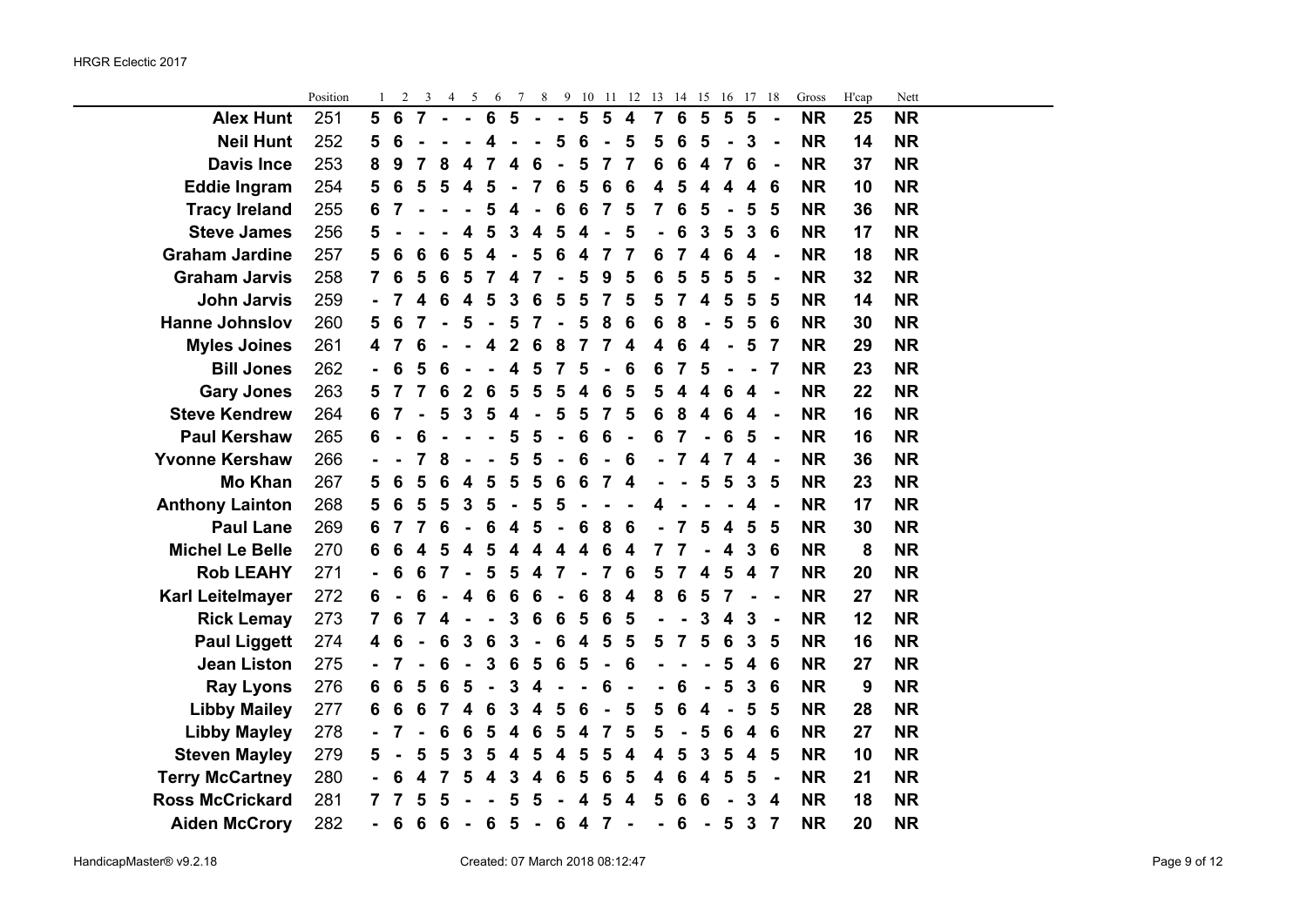|                         | Position | 1                       | $\overline{2}$  | 3                       | 4                       | 5                       | 6                       | 7                       | 8                       | 9                       | 10                      | -11            | 12                      | 13 | 14                      | 15                      | 16                      | 17                      | 18                      | Gross     | H'cap | Nett      |  |
|-------------------------|----------|-------------------------|-----------------|-------------------------|-------------------------|-------------------------|-------------------------|-------------------------|-------------------------|-------------------------|-------------------------|----------------|-------------------------|----|-------------------------|-------------------------|-------------------------|-------------------------|-------------------------|-----------|-------|-----------|--|
| <b>Graeme McKnight</b>  | 283      | $\overline{\mathbf{4}}$ | $6\phantom{1}$  | $5\phantom{1}$          | 5                       | $5\phantom{1}$          | $\overline{a}$          | $\overline{\mathbf{4}}$ | $5\phantom{1}$          | $6\phantom{1}6$         | $5\phantom{1}$          | $\overline{7}$ | $5\phantom{1}$          | 4  | $5\phantom{1}$          | $\overline{\mathbf{4}}$ | $\overline{\mathbf{4}}$ | $\mathbf{3}$            | 5                       | <b>NR</b> | 12    | <b>NR</b> |  |
| <b>Steve McLaughlan</b> | 284      |                         |                 | 4                       | $\overline{\mathbf{4}}$ | 5                       | 6                       | $\overline{2}$          | 6                       | 5                       |                         |                |                         |    | 5                       | 4                       | 4                       | 3                       | 6                       | <b>NR</b> | 11    | <b>NR</b> |  |
| <b>Keith Middleton</b>  | 285      | $\blacksquare$          | 6               | 6                       | 5                       | $\blacksquare$          | 6                       | $\overline{\mathbf{4}}$ | $\overline{\mathbf{4}}$ | 5                       | 5                       | 5              | 5                       |    | 6                       |                         | 4                       | 4                       | $\blacksquare$          | <b>NR</b> | 10    | <b>NR</b> |  |
| <b>Andy Mitchell</b>    | 286      | 4                       | 6               | 5                       | 5                       | 3                       | $\overline{\mathbf{4}}$ | 3                       | 5                       | 5                       | $\overline{\mathbf{4}}$ | $\blacksquare$ | 4                       | 4  | 6                       | 4                       | 4                       | 4                       | 5                       | <b>NR</b> | 6     | <b>NR</b> |  |
| <b>Adrian Moore</b>     | 287      | 5                       | $\blacksquare$  | 3                       | $\blacksquare$          | 3                       | $\overline{\mathbf{4}}$ | 3                       | 5                       |                         |                         |                |                         | 4  | $\blacksquare$          | $\blacksquare$          | 5                       | $\mathbf{3}$            | $\overline{\mathbf{4}}$ | <b>NR</b> | 15    | <b>NR</b> |  |
| <b>Christian Moore</b>  | 288      | 5                       | 8               | 6                       | $\overline{\mathbf{4}}$ |                         | $\overline{\mathbf{4}}$ | $\overline{\mathbf{4}}$ | 6                       | $6\phantom{1}6$         | 4                       | $\overline{7}$ | 5                       | 5  | 6                       |                         | 6                       | $\overline{7}$          | 5                       | <b>NR</b> | 22    | <b>NR</b> |  |
| Joe Mulligan            | 289      |                         |                 | 4                       | 6                       | 4                       | 5                       | 4                       | 4                       | 5                       | 4                       | 4              |                         | 5  | 6                       | 4                       | 5                       | $\mathbf{3}$            | 5                       | <b>NR</b> | 11    | <b>NR</b> |  |
| <b>Lee Murfet</b>       | 290      | 7                       | 9               | 6                       | 8                       | 4                       | $\overline{7}$          | 5                       | 5                       | $\blacksquare$          | 5                       | 8              | 6                       |    | 7                       | 5                       |                         | 4                       | 6                       | <b>NR</b> | 32    | <b>NR</b> |  |
| <b>Eugene Murphy</b>    | 291      | 5                       | $\blacksquare$  | 6                       | $\blacksquare$          | $\mathbf 2$             | $\blacksquare$          | 3                       | 5                       |                         | 4                       | 5              | $\overline{\mathbf{4}}$ | 5  | 5                       | 4                       | 6                       | 5                       | 6                       | <b>NR</b> | 10    | <b>NR</b> |  |
| <b>Jayne Murphy</b>     | 292      | 6                       |                 |                         |                         | 6                       | $6\phantom{1}6$         | $\mathbf 3$             | 6                       |                         |                         |                |                         | 6  | 5                       |                         |                         | 3                       | $\blacksquare$          | <b>NR</b> | 36    | <b>NR</b> |  |
| <b>Adam Naylor</b>      | 293      | 5                       | 8               | 5                       | 6                       | 4                       | 4                       | ÷,                      | Ĭ.                      | 5                       | 5                       | 5              | $\blacksquare$          |    | 5                       | 5                       | 5                       | $\overline{\mathbf{4}}$ | 6                       | <b>NR</b> | 12    | <b>NR</b> |  |
| <b>Simon Naylor</b>     | 294      | 5                       | 5               | $\overline{\mathbf{4}}$ | $\overline{\mathbf{4}}$ | $\overline{\mathbf{4}}$ | 5                       | $\mathbf 3$             | $\overline{\mathbf{4}}$ | $6\phantom{1}6$         | $\blacksquare$          | 5              | 4                       | 5  | $\overline{\mathbf{4}}$ | $\mathbf{3}$            | 5                       | $\overline{\mathbf{4}}$ | 6                       | <b>NR</b> | 8     | <b>NR</b> |  |
| <b>Howard Neal</b>      | 295      |                         |                 | 5                       | 5                       | 4                       | 5                       | $\overline{\mathbf{3}}$ | 5                       |                         | 4                       | 6              | 5                       | 5  | 6                       | 4                       |                         |                         |                         | <b>NR</b> | 8     | <b>NR</b> |  |
| Dorothy O'Keefe         | 296      | 6                       | 7               | 7                       | 6                       | 4                       | $6\phantom{1}6$         | 3                       | 5                       | 5                       | 4                       |                | 4                       | 6  | 5                       | 4                       | 5                       | 4                       | 6                       | <b>NR</b> | 17    | <b>NR</b> |  |
| <b>Karen O'Keefe</b>    | 297      | 7                       | 6               | 6                       | $\blacksquare$          | 5                       |                         |                         |                         |                         |                         | 6              | $\blacksquare$          | 6  |                         | 5                       | 5                       | 5                       | $6\phantom{1}6$         | <b>NR</b> | 29    | <b>NR</b> |  |
| <b>Leonard O'Keeffe</b> | 298      | 6                       | 6               | $\overline{\mathbf{4}}$ | 5                       | 3                       | 6                       | 3                       |                         | $\overline{\mathbf{4}}$ | 5                       | 6              | 5                       | 4  | 5                       | 4                       | 5                       | 3                       | $\boldsymbol{4}$        | <b>NR</b> | 17    | <b>NR</b> |  |
| <b>Sean O'Rourke</b>    | 299      | 5                       | 7               | 5                       |                         | ä,                      | 5                       | $\overline{2}$          | 6                       | 5                       | 4                       | 5              | 4                       | 4  | 5                       | 4                       | 5                       | 4                       | 6                       | <b>NR</b> | 20    | <b>NR</b> |  |
| <b>Eamonn Parkes</b>    | 300      | 5                       |                 | 7                       | 6                       | $\blacksquare$          | $\overline{\mathbf{4}}$ | $\overline{\mathbf{3}}$ | 5                       | 5                       | $\overline{\mathbf{4}}$ | $\blacksquare$ | 4                       | 4  | $5\phantom{1}$          | $\mathbf{3}$            | 5                       | $\mathbf{3}$            | $\overline{7}$          | <b>NR</b> | 20    | <b>NR</b> |  |
| <b>Robert Paterson</b>  | 301      | 6                       |                 | 7                       | 6                       | 5                       | $\overline{\mathbf{5}}$ | $\overline{\mathbf{5}}$ | 5                       | $\blacksquare$          | $\overline{\mathbf{4}}$ | 7              | 4                       |    | $\blacksquare$          | 5                       | 5                       | 5                       | 5                       | <b>NR</b> | 15    | <b>NR</b> |  |
| <b>Christophe Paul</b>  | 302      | 6                       | 7               | 5                       | 5                       | 4                       | $6\phantom{1}6$         | 4                       | 8                       | 10                      | $\overline{\mathbf{4}}$ | $\overline{7}$ | 6                       | 5  |                         | 4                       | 6                       | 3                       | $\blacksquare$          | <b>NR</b> | 23    | <b>NR</b> |  |
| <b>Felix Perez</b>      | 303      | 7                       | 6               | 5                       | 8                       | 4                       | 6                       | 4                       | 6                       | $\blacksquare$          | 6                       | 7              | 6                       | 6  | 8                       | 5                       | 5                       | 4                       | $6\phantom{1}6$         | <b>NR</b> | 25    | <b>NR</b> |  |
| <b>Julian Pickford</b>  | 304      |                         | 6               | 4                       | 5                       | 3                       | 5                       |                         |                         |                         | 4                       | 6              | ÷,                      | 4  |                         |                         | 5                       | $\blacksquare$          | 6                       | <b>NR</b> | 9     | <b>NR</b> |  |
| <b>David Quayle</b>     | 305      | 4                       | 7               | 5                       | $6\phantom{1}6$         | $\overline{3}$          | 4                       | 3                       | 6                       |                         | 4                       | 5              | 4                       | 5  | 6                       | $\mathbf{3}$            | 5                       | 4                       | 5                       | <b>NR</b> | 8     | <b>NR</b> |  |
| <b>Ashley Queenan</b>   | 306      | 5                       | 5               | 6                       | 5                       | 3                       | 5                       | 4                       | 5                       | $\blacksquare$          | 4                       | 6              | 4                       | 4  |                         | 5                       | 5                       | 4                       | 5                       | <b>NR</b> | 17    | <b>NR</b> |  |
| <b>Sandra Rammeloo</b>  | 307      | $\overline{\mathbf{4}}$ |                 | $6\phantom{1}6$         | $6\phantom{1}6$         | $\boldsymbol{4}$        | 5                       | $\blacksquare$          | 5                       | 5                       | 5                       | 6              | $6\phantom{1}6$         |    | 7                       |                         | $6\phantom{1}6$         | 3                       | $\overline{a}$          | <b>NR</b> | 19    | <b>NR</b> |  |
| <b>Toby Reeve</b>       | 308      | $\overline{7}$          | 8               | 5                       | $\overline{\mathbf{4}}$ | 4                       | 5                       | 5                       | $\overline{7}$          | $6\phantom{1}6$         | 6                       | $\overline{7}$ | 5                       |    | 7                       | 5                       | $6\phantom{1}6$         | 5                       | 6                       | <b>NR</b> | 27    | <b>NR</b> |  |
| <b>Andy Reeves</b>      | 309      | 4                       |                 |                         | 7                       | 4                       |                         | 4                       | 6                       | 6                       | 5                       | 6              | 4                       | 4  | 7                       | 3                       | 6                       | 3                       | 4                       | <b>NR</b> | 14    | <b>NR</b> |  |
| <b>Tim Reid</b>         | 310      | 6                       |                 | 4                       | 5                       | 4                       |                         | 4                       |                         | $\blacksquare$          | 5                       | 5              | 5                       | 6  |                         | 4                       | 5                       | 4                       | $\overline{\mathbf{7}}$ | <b>NR</b> | 13    | <b>NR</b> |  |
| <b>Harry Rice</b>       | 311      | 5                       | $6\phantom{1}6$ | 5                       | 6                       | 4                       | 4                       |                         | 4                       | 5                       | 5                       | $\overline{7}$ | 5                       | 5  | 6                       | 4                       | 5                       | 4                       | $\blacksquare$          | <b>NR</b> | 20    | <b>NR</b> |  |
| <b>Barrie Richards</b>  | 312      | 5                       | 6               | 5                       | 6                       | 3                       | 4                       | 3                       | 5                       | $\bf 6$                 | 3                       | 6              | $\blacksquare$          | 4  | 6                       | 4                       | 4                       | 4                       | 6                       | <b>NR</b> | 15    | <b>NR</b> |  |
| <b>Mick Roads</b>       | 313      | L,                      | 6               | 7                       | 8                       | 3                       | 6                       | 4                       | 5                       | 6                       |                         | 6              | 5                       | 5  | 8                       | 5                       | 5                       | 4                       | $\overline{7}$          | <b>NR</b> | 32    | <b>NR</b> |  |
| <b>Ivan Roberts</b>     | 314      | 4                       | $6\phantom{1}6$ | 5                       | 5                       | $5\phantom{1}$          | $5\phantom{1}$          | $\overline{\mathbf{4}}$ | $\overline{\mathbf{4}}$ | 6                       | $\overline{\mathbf{4}}$ | $\blacksquare$ | 5                       | 4  | $\overline{7}$          | 4                       | $\overline{\mathbf{4}}$ | $\overline{\mathbf{4}}$ | 6                       | <b>NR</b> | 5     | <b>NR</b> |  |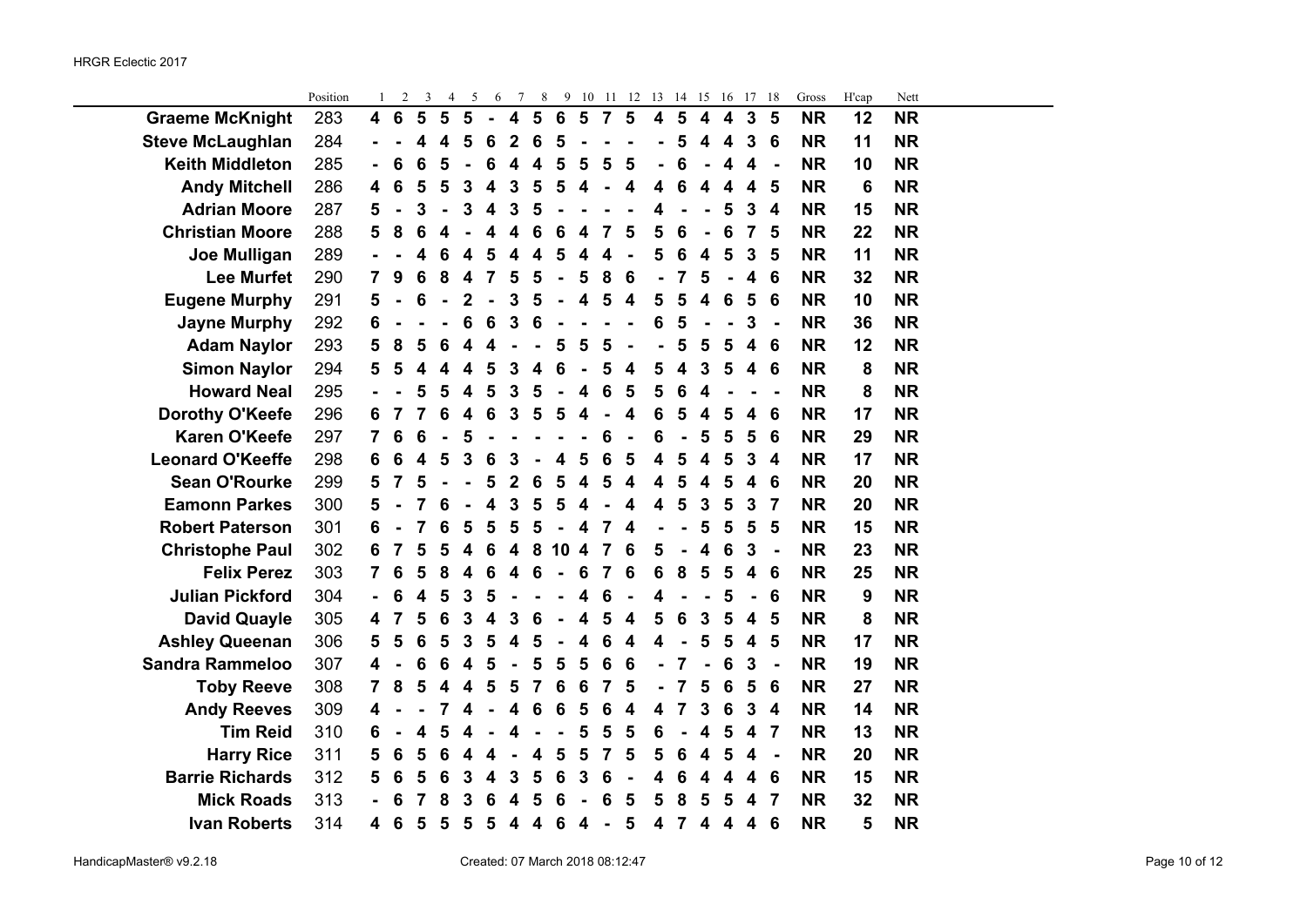÷.

|                          | Position | 1                        | $\overline{c}$  | 3                       | 4               | 5                            | 6                       | 7                       | 8                       |                         |                         |                | 9 10 11 12       | 13 14 15       |                         |                         | -16                     | 17 18                   |                         | Gross     | H'cap | Nett      |  |
|--------------------------|----------|--------------------------|-----------------|-------------------------|-----------------|------------------------------|-------------------------|-------------------------|-------------------------|-------------------------|-------------------------|----------------|------------------|----------------|-------------------------|-------------------------|-------------------------|-------------------------|-------------------------|-----------|-------|-----------|--|
| Doug Robson              | 315      | 6                        | $\overline{7}$  | $6\phantom{1}6$         | $\overline{7}$  | $\overline{4}$               | $\blacksquare$          | $\overline{\mathbf{3}}$ | 5                       | $\blacksquare$          | 5                       | $\overline{7}$ |                  | 4              | $\blacksquare$          | $\overline{\mathbf{4}}$ | $\overline{\mathbf{5}}$ | 5                       | $\overline{7}$          | <b>NR</b> | 24    | <b>NR</b> |  |
| <b>Ken Roche</b>         | 316      | 5                        |                 | 6                       |                 |                              | 6                       | 3                       | 4                       |                         | 4                       | 7              | 5                | 5              | 5                       | $\blacksquare$          | 5                       | 5                       | 6                       | <b>NR</b> | 22    | <b>NR</b> |  |
| <b>Josh Rodidch</b>      | 317      | 5                        | 6               | 5                       |                 | 3                            | $\overline{\mathbf{4}}$ | 3                       | 4                       | 5                       | $\boldsymbol{4}$        | 7              | 5                | 5              | 5                       | 3                       | 5                       | $\overline{\mathbf{4}}$ | 5                       | <b>NR</b> | 10    | <b>NR</b> |  |
| <b>Pauline Rouke</b>     | 318      | 5                        | 6               | 6                       |                 | 5                            | 4                       | 4                       |                         | 6                       | 5                       | 6              | 5                | 6              | 7                       | 5                       | 5                       | 3                       | 6                       | <b>NR</b> | 23    | <b>NR</b> |  |
| <b>Terry Rouke</b>       | 319      | 5                        | 8               | 7                       |                 |                              | 5                       | 5                       | 6                       | $6\phantom{1}6$         | 3                       | 8              | $\blacksquare$   | 5              | $\overline{\mathbf{r}}$ | $\blacksquare$          | 6                       | 6                       | 5                       | <b>NR</b> | 30    | <b>NR</b> |  |
| <b>Leigh Rout</b>        | 320      | 5                        | 7               | 5                       | 5               | $\overline{\mathbf{4}}$      | 5                       | 5                       | 5                       | 5                       | $\overline{\mathbf{4}}$ | 6              |                  | 4              |                         | 4                       | 6                       | 5                       | 5                       | <b>NR</b> | 17    | <b>NR</b> |  |
| <b>Andy Russell</b>      | 321      | 5                        | $\overline{7}$  | 5                       | 6               | 5                            | 5                       |                         |                         | 4                       |                         | 6              | 4                | 4              | 6                       | 4                       |                         | 3                       | $\blacksquare$          | <b>NR</b> | 16    | <b>NR</b> |  |
| <b>Julie Saunders</b>    | 322      | 5                        | 7               | 5                       | 6               |                              |                         | 4                       | 5                       | 5                       | 6                       | 7              | 5                | 5              | 6                       | 3                       | 4                       | $\overline{\mathbf{4}}$ | 5                       | <b>NR</b> | 20    | <b>NR</b> |  |
| <b>Paul Simpson</b>      | 323      | 6                        | $6\phantom{1}6$ | $\overline{\mathbf{4}}$ | 5               | $\overline{\mathbf{4}}$      | 5                       | $\overline{3}$          | 5                       |                         | 4                       | 6              | $\boldsymbol{4}$ | 4              | 5                       | 3                       | 5                       | $\boldsymbol{4}$        | 5                       | <b>NR</b> | 18    | <b>NR</b> |  |
| <b>Charlie Singh</b>     | 324      | 6                        | 6               |                         |                 | 4                            | 6                       |                         | 5                       |                         | 6                       | $\overline{7}$ | 5                | 6              |                         | 4                       | 6                       | 4                       | $\blacksquare$          | <b>NR</b> | 23    | <b>NR</b> |  |
| <b>John Slater</b>       | 325      | 6                        |                 | 4                       | 5               | 6                            | 7                       | 4                       | 4                       | 6                       | 6                       | 6              | 4                | 7              | 8                       | 5                       | 4                       | 3                       | 5                       | <b>NR</b> | 20    | <b>NR</b> |  |
| <b>John Slevin</b>       | 326      |                          |                 | 5                       | 4               | $\overline{\mathbf{4}}$      | 5                       | $\overline{\mathbf{4}}$ | 4                       | 5                       | $\overline{\mathbf{4}}$ | 6              | 5                | 5              | $\overline{7}$          | $\overline{\mathbf{4}}$ | 5                       | $\overline{\mathbf{4}}$ | $\overline{\mathbf{4}}$ | <b>NR</b> | 13    | <b>NR</b> |  |
| <b>David Smalley</b>     | 327      | 6                        | $\overline{7}$  | 5                       | $6\phantom{1}6$ | $\overline{\mathbf{4}}$      | $\overline{\mathbf{4}}$ | $\overline{\mathbf{4}}$ | 5                       | $\overline{\mathbf{4}}$ | 6                       |                | 4                |                | 5                       | 4                       | 5                       | ÷,                      | $\overline{7}$          | <b>NR</b> | 20    | <b>NR</b> |  |
| <b>Ben Smith</b>         | 328      | 6                        |                 |                         | 6               | $\qquad \qquad \blacksquare$ | 6                       | $\blacksquare$          | 5                       |                         | 6                       | 7              |                  | 6              | 5                       | 5                       |                         |                         | $\blacksquare$          | <b>NR</b> | 24    | <b>NR</b> |  |
| <b>Chris Smith</b>       | 329      |                          |                 |                         | 7               | 6                            | $\overline{\mathbf{4}}$ | 5                       | 7                       |                         |                         |                |                  | 6              | 6                       | 6                       | 4                       |                         |                         | <b>NR</b> | 25    | <b>NR</b> |  |
| <b>Matt Smith</b>        | 330      | 5                        | 5               |                         | 5               | $\mathbf 3$                  | 5                       | 3                       | $6\phantom{1}6$         | 6                       | $\overline{\mathbf{4}}$ | 8              | 5                | 5              | 7                       | 4                       | 5                       | 5                       | 5                       | <b>NR</b> | 18    | <b>NR</b> |  |
| <b>Geraldine Smyth</b>   | 331      |                          | 8               |                         | 8               | 5                            | $\overline{\mathbf{5}}$ | 4                       |                         |                         |                         |                | 5                |                |                         |                         |                         | 4                       | ÷                       | <b>NR</b> | 36    | <b>NR</b> |  |
| <b>Hans Soderland</b>    | 332      | 5                        |                 |                         |                 | 6                            | $\bf 6$                 | $\overline{\mathbf{4}}$ | 5                       | 7                       | 6                       |                | 5                | $\blacksquare$ | 6                       | 4                       | 4                       | 5                       | $\blacksquare$          | <b>NR</b> | 25    | <b>NR</b> |  |
| <b>Ulla Soderlund</b>    | 333      |                          |                 | $\overline{7}$          | $\blacksquare$  | 5                            | 5                       | $\overline{\mathbf{4}}$ | 6                       | 6                       | 6                       | 8              | 5                | 5              | $\blacksquare$          | 3                       | 6                       | 5                       | 5                       | <b>NR</b> | 31    | <b>NR</b> |  |
| <b>Oliver Spindley</b>   | 334      |                          | 9               | 9                       | 5               | $\overline{\mathbf{4}}$      | 6                       | 4                       | $\overline{7}$          | $\overline{7}$          | 4                       | 9              | 6                | 6              | 8                       | 5                       | 5                       | $6\phantom{1}6$         | 5                       | <b>NR</b> | 36    | <b>NR</b> |  |
| <b>Peter Sproston</b>    | 335      |                          |                 | 7                       | 8               | $\blacksquare$               | 6                       | 3                       | 5                       | 6                       | 5                       | 8              | $\blacksquare$   | 5              | 7                       | 4                       | 5                       | 4                       | 8                       | <b>NR</b> | 28    | <b>NR</b> |  |
| <b>Matt Staines</b>      | 336      | 7                        |                 |                         |                 |                              | 5                       | 6                       | 5                       | 5                       | 4                       |                | 5                | 6              | 7                       | 4                       | 4                       | ÷,                      | 6                       | <b>NR</b> | 16    | <b>NR</b> |  |
| <b>lain Stewart</b>      | 337      | 4                        | 6               | 6                       | 7               |                              |                         | 4                       | $\overline{\mathbf{4}}$ | 6                       |                         | 5              | 5                | 6              | 7                       | 3                       | 6                       | 5                       | 5                       | <b>NR</b> | 15    | <b>NR</b> |  |
| <b>lan Stewart</b>       | 338      |                          | 7               | 5                       | 5               | 5                            | 5                       | 5                       | 5                       | $6\phantom{1}6$         | 6                       | 7              | 6                | $\blacksquare$ | 6                       | $\overline{\mathbf{4}}$ | 5                       | $\overline{\mathbf{4}}$ | 5                       | <b>NR</b> | 21    | <b>NR</b> |  |
| <b>Sharron Stockdale</b> | 339      | 7                        | 8               | 7                       |                 | 4                            | $\blacksquare$          | 5                       | $\blacksquare$          | $\overline{7}$          | $\overline{7}$          | $\blacksquare$ | 7                | $\overline{7}$ |                         |                         |                         |                         |                         | <b>NR</b> | 36    | <b>NR</b> |  |
| <b>Peter Stone</b>       | 340      | 5                        |                 | 6                       | 7               | $\overline{\mathbf{4}}$      | $\bf 6$                 | $\overline{\mathbf{4}}$ | 6                       |                         |                         |                |                  | 6              |                         | 5                       | 6                       | 5                       | 6                       | <b>NR</b> | 26    | <b>NR</b> |  |
| <b>Terry Thompson</b>    | 341      | $\overline{\mathbf{7}}$  | 6               |                         | 8               | 4                            | 6                       | 4                       | 6                       | $6\phantom{1}6$         | 5                       | 8              | 5                | 6              | 7                       | 5                       | 4                       | 5                       | $\blacksquare$          | <b>NR</b> | 28    | <b>NR</b> |  |
| <b>John Tiffen</b>       | 342      | 9                        | 6               | 7                       | 6               | $\overline{\mathbf{4}}$      | 5                       | 4                       |                         | 5                       | 5                       |                |                  |                | 6                       | 5                       | $\blacksquare$          | $\blacksquare$          | 5                       | <b>NR</b> | 21    | <b>NR</b> |  |
| <b>Graham Titley</b>     | 343      | $\overline{\phantom{0}}$ | 8               | 6                       | 7               | 6                            | 5                       | $\overline{\mathbf{4}}$ | 6                       | 7                       |                         | 6              | 5                | 6              |                         | 4                       | $\blacksquare$          | 4                       | ä,                      | <b>NR</b> | 27    | <b>NR</b> |  |
| <b>James Todd</b>        | 344      | 5                        |                 | 6                       | $6\phantom{1}6$ | $\mathbf{3}$                 | $\overline{\mathbf{3}}$ | 3                       |                         | 6                       | 5                       | $\overline{7}$ | 5                | 3              | $\overline{\mathbf{5}}$ | $\overline{\mathbf{3}}$ | $\overline{\mathbf{4}}$ | 4                       | $\blacksquare$          | <b>NR</b> | 21    | <b>NR</b> |  |
| <b>Ray Travers</b>       | 345      | 6                        | 6               |                         |                 |                              |                         |                         | 6                       |                         | 4                       | 7              |                  |                |                         | 5                       | 6                       | 4                       |                         | <b>NR</b> | 18    | <b>NR</b> |  |
| <b>George Turley</b>     | 346      | 5                        | 7               | 5                       |                 | $\mathbf{3}$                 | 6                       | $5\phantom{1}$          | 5                       | $5\phantom{1}$          | 5                       | $\overline{7}$ | 5                | 4              | $5\phantom{1}$          | $\overline{\mathbf{4}}$ | $\overline{\mathbf{4}}$ | $\mathbf{3}$            | 6                       | <b>NR</b> | 13    | <b>NR</b> |  |